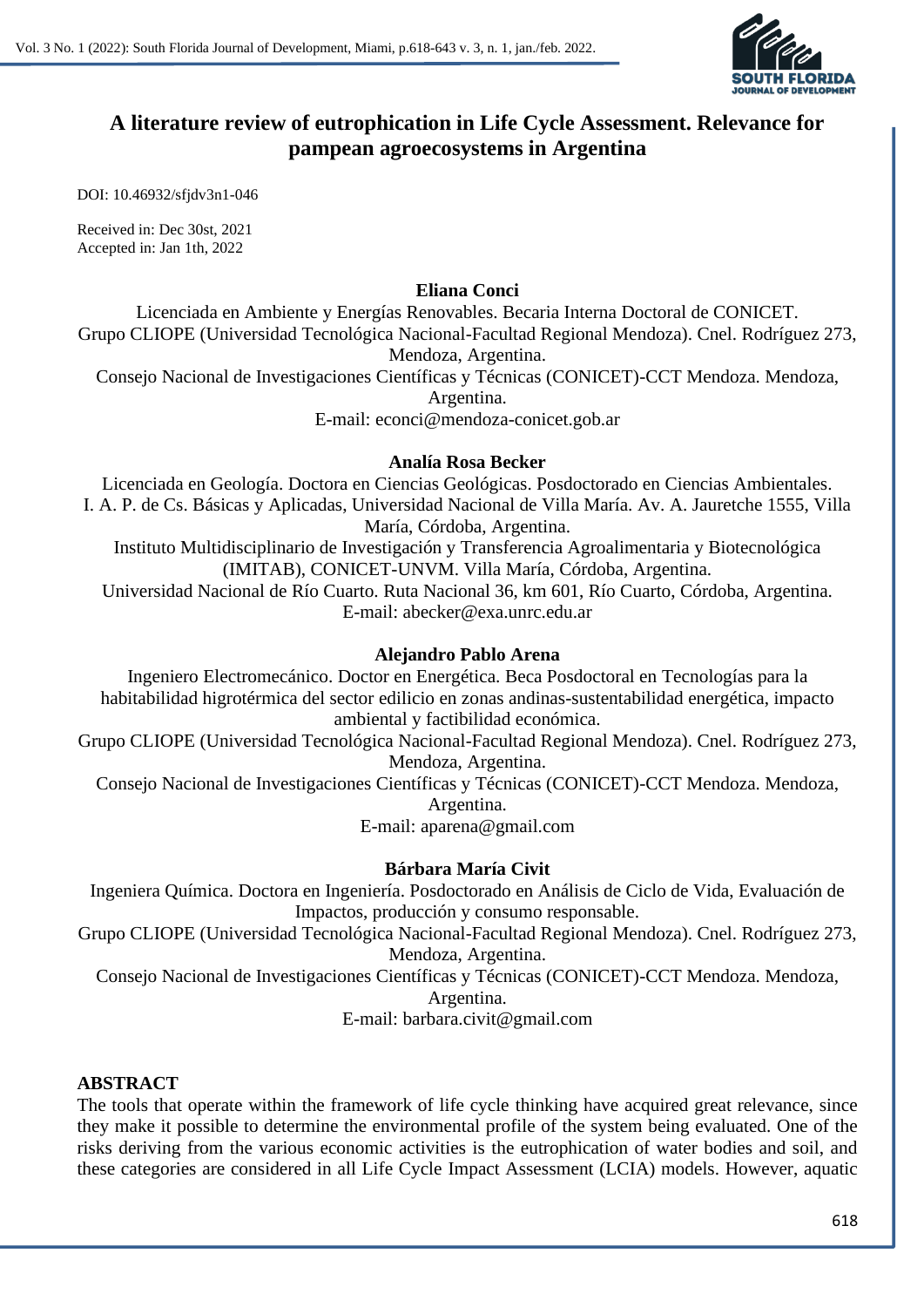

and terrestrial eutrophication is not yet exhaustively explored in the field of Life Cycle Assessment (LCA) in Argentina.

A systematic analysis of specific national and international antecedents on these impact categories is carried out, focusing on terrestrial ecosystems, given the productive matrix and the advance of the agricultural frontier in the region. In the absence of research articles, it is deduced that there are no sitedependent characterizing factors (CFs) to evaluate environmental impacts in environmentally significant areas, given that there are no antecedents on the integrated analysis of aquatic and terrestrial ecosystems. The methods and their models will be selected based on the one that best suits regional conditions, following the guidelines agreed upon at the Pellston Workshop 2018. This research can be further developed, continuing with the characterization of the ecosystems receiving the emissions. Argentina is currently considered one of the major agricultural regions of the world, with most activity centered in the Pampa region. The development of regional indicators for this region within the LCIA stage is of great relevance, since it will allow the quantification of environmental impacts derived from activities of great economic importance for the country, positioning itself as an advance in the study of environmental risks in the region.

**Keywords** nutrients, soils, Life Cycle Impact Assessment, regionalization, midpoint, indicators.

### **1 INTRODUCTION**

A production system obeys to multiple interactions between the use of natural resources and the applied technology, so it is necessary to understand the degree of fragility of the systems to avoid reaching extremes of deterioration (Fernández and Urricariet 2014).

The growing awareness of the importance of environmental protection and the potential impacts associated with products has increased interest in the development of methods to understand and address these impacts. One of the techniques developed in this sense is Life Cycle Analysis (ISO 2006a), which was born in the 1960s, when it became evident that the only effective way to analyze industrial systems was to examine all the processes followed by the raw material (Arena 1999). However, it is in the 1990s when the consolidation of this methodology took place (Schmid 2008). This environmental assessment tool is widely used in the world's most industrialized countries. However, in developing countries it has spread with some delay due to methodological difficulties, high implementation costs, lack of motivation, etc. (Arena 1999). In this regard, the UN (2018) has established as a target of Sustainable Development Goal 12 to help developing countries to move towards more sustainable consumption and production patterns.

Remarkable methodological and application advances have been made at the international level and Argentina has not been alien to this development. However, globalization itself raises the need for common criteria and databases that allow specialists in each area to have reliable information to carry out their studies (Perez 2016). Potting et al. (2001) state that various authors call for further development in some impact categories so that they come closer and closer to measuring real damage to the environment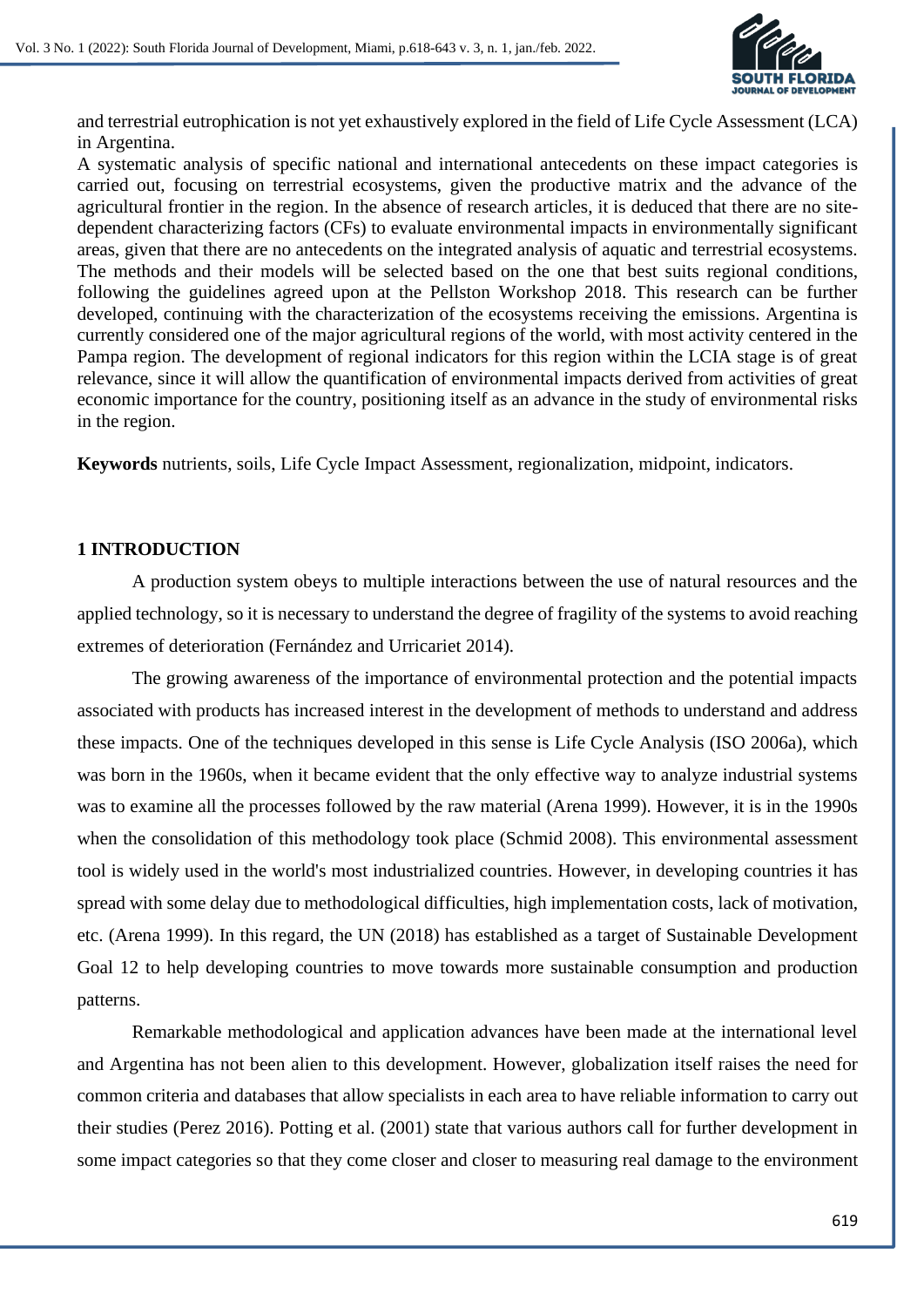

and take into account temporal and spatial variability. To ensure that the results of an LCA are consistent, methods and their models must be continuously updated and the trend is to regionalize CFs (Morelli et al. 2018; Civit 2009; Potting and Hauschild 2006).

By 2009, Civit stated that LCA studies had been carried out in the national context, although they had been limited by having to select among impact assessment methods that have been developed in contexts different from those of application, even in regional categories such as eutrophication, since sitedependent factors have not been developed for the region. This highlights the need for local or regional inventories and LCIA models that include regional characteristics.

In Latin America, and specifically in Argentina, there are some precedents for the development of impact indicators for regional categories: water use in the wine chain (Civit et al. 2018), land acidification (Civit et al. 2014), desertification (Civit et al. 2013; Núñez et al. 2010), terrestrial eutrophication and land use (Civit 2009). However, there is still a lack of LCA studies on a national scale, in regions where this category may have environmental significance. Particularly, terrestrial eutrophication has not yet been explored in the field of LCA in Argentina, with only the regional precedent of the work of Civit (2009). Therefore, it is imperative to analyze the terrestrial fate and transport of land-applied nutrients, as the terrestrial eutrophication model is largely absent from the LCIA despite its importance for agriculture and other land-use sectors (Azevedo et al. 2013). The objective of this work is to analyze spatially the eutrophication category, in the context of LCA, in order to know the state of the art of the subject and to identify the research needs for the region, focusing particularly on terrestrial eutrophication.

## 1.1 CHARACTERIZATION OF ENVIRONMENTAL IMPACTS

To characterize the potential impacts of substances released throughout the life cycle of a product, process or activity, impact models make use of CFs. This CFs represent the consequences of an environmental intervention on a receptor in a "cause-effect" chain, defining midpoint and endpoint factors. The impact of the emission of a pollutant or toxic substance has three dimensions which are fate, exposure and effect and therefore various LCIA methods have been proposed (Civit 2009).

Morelli et al. (2018), express that without quantifying the fate, transport and loading of sitespecific nutrients at appropriate spatial scales, the relevance of the for eutrophication may be limited. On the other hand, current characterization models combine marine and freshwater environments into a single impact category, or employ the simplifying assumption that P is limiting in freshwater ecosystems and N is limiting in marine ecosystems. However, and current studies indicate that it is important to provide management for both N and P (Conley et al. 2009; Paerl and Scott 2010; Davis et al. 2015). More sophisticated LCIA methodologies have begun to be disseminated that take into account not only the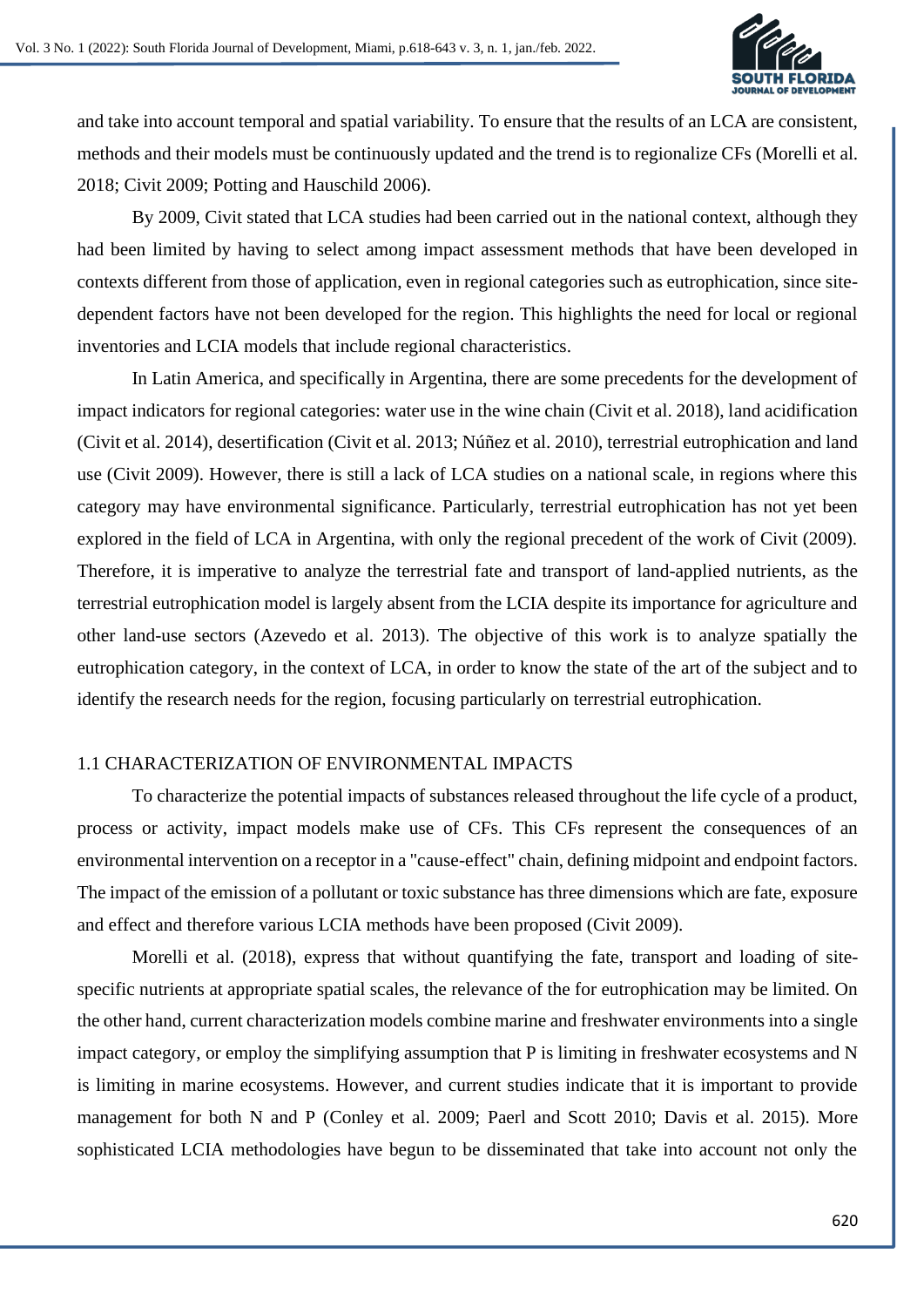

quantity of emissions produced, but also the place where they are released, their fate and the damage they produce, whether on the natural or artificial ecosystem or on human health (Civit et al. 2006).

### 1.2 EUTROPHICATION

Eutrophication is defined as the abnormally high nutrient enrichment of an ecosystem (Olivera et al. 2016). It occurs when nitrogen (N) and phosphorus (P) compounds that have been emitted by natural or anthropogenic sources are deposited, then reach the soil or water bodies causing a harmful effect such that it modifies the living conditions of the different species that inhabit and develop in them (Morelli et al. 2018; Civit 2009; Finnveden and Potting 1999). In freshwater ecosystems, eutrophication manifests itself with decreased dissolved oxygen and algal blooms that give a characteristic greenish color and is a consequence of increased P concentration, while in marine ecosystems it results from increased concentration of N compounds (Civit 2009). If inputs of eutrophying substances exceed the capacity of ecosystems to assimilate these inputs there may be changes in habitat (Hassan et al. 2005). In the last century, increased emissions of nitrogenous compounds from agriculture and industry have increased atmospheric N deposition in semi-natural ecosystems (Erisman et al. 2013; Galloway et al. 2008) with consequences for biodiversity (Dise et al. 2011; Bobbink et al. 2010). In this regard, excess N can change the structure and function of N-limited terrestrial ecosystems, favoring a (typically) restricted number of adapted species (Henderson 2015).

In Payen et al. (2019) indicate that although eutrophication occurs naturally, the LCIA focuses on connecting emissions from anthropogenic sources, with the impacts of eutrophication. Inorganic P and N compounds are the major contributors to eutrophication: phosphate  $(PO<sub>4</sub><sup>3</sup>)$ , NH<sub>3</sub> or NH<sub>4</sub><sup>+</sup> (ammonia and ammonium),  $NO<sub>3</sub>$ - (nitrate) and gaseous nitrogen oxides (NOx) (Henderson 2015). Aquatic (freshwater and marine) and terrestrial eutrophication are among the impact categories assessed in LCA studies to determine the environmental profile of products, processes and activities, and are included in all models used in the LCA phase. They represent a regional environmental impact, which means that site-based modeling may be necessary for an accurate representation of impacts (Henryson et al. 2017). Until a few years ago, eutrophication was considered as a single impact category. In 1992 that the difference between terrestrial and aquatic eutrophication was made explicit, because terrestrial ecosystems are affected by the contribution of emissions of N compounds (N oxides and ammonia) emitted into the air throughout the life cycle of products, processes or activities, by atmospheric deposition or nitrification (Civit 2009). The time scales over which eutrophying emissions reach and impact a receiving site vary by compound and emission compartment (Galloway 2003).

Given that Argentina has an extensive bioclimatic variability and that it is a producer of raw materials and intermediate products that are incorporated into various production systems in different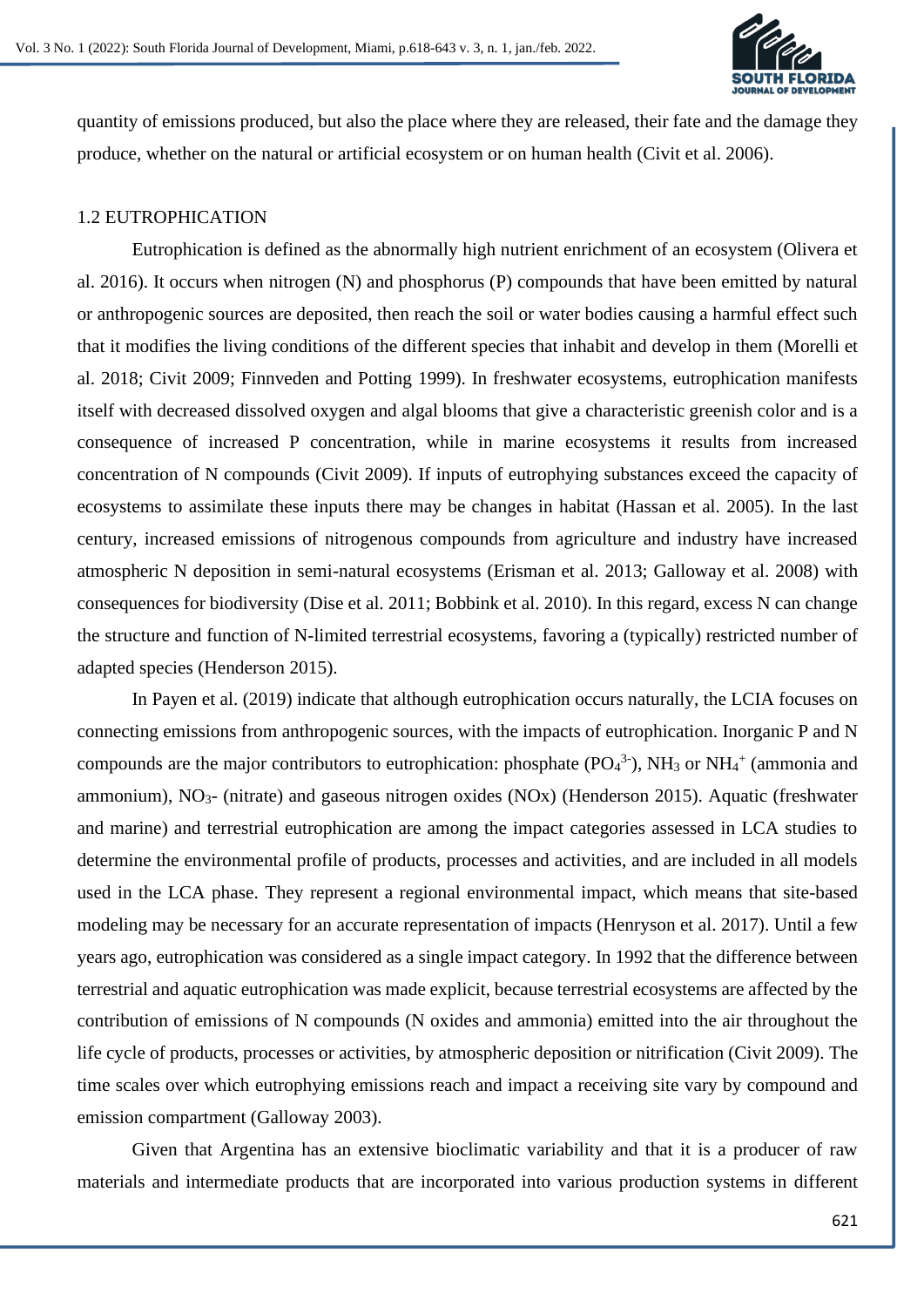

parts of the world, when assessing impacts it is necessary to have factors that characterize the potential effect that the environmental intervention has in one place and not in another. Therefore, due to the high variability of eutrophication impacts (Helmes et al. 2012), approaches that provide spatial differentiation are preferable (Payen et al. 2019).

## **2 METHODS**

The bibliographic review was carried out through the search of different academic papers, using the following search engines: Google Scholar, Science Direct, Springer Link, Scielo, REDIB, OAJI, DOAJ, JSTOR, Latindex, Publindex, Dialnet and Redalyc. We also reviewed the proceedings of scientific events, such as the Argentine Life Cycle Meeting (ENARCIV), Argentine Association of Renewable Energies and Environment (ASADES), Meeting of the International Center for Earth Sciences (E-ICES), Meeting of Engineering Researchers and Teachers (ENIDI) and pages of the Food and Agriculture Organization (FAO), Society of Environmental Toxicology and Chemistry (SETAC), National Institute of Agricultural Technology (INTA), Life Cycle Initiative, among others related to the subject. Previously, key words were determined as a search strategy (in Spanish and English). These were combined in the fields "title", "abstract" and "keywords" considering papers published between 1990 (consolidation of the LCA) and 2020. In the field "without the words" "heavy metals, construction and electrical energy" were filled in, since the search engines produced results that were not directly related to the objective of the research. The words selected were:

- 1. Eutrophication and Life Cycle (or Life Cycle Analysis)
- 2. Eutrophication and Life Cycle Assessment (or Life Cycle Impact Assessment)
- 3. Eutrophication and indicators
- 4. Aquatic eutrophication and Life Cycle
- 5. Marine eutrophication and Life Cycle
- 6. Terrestrial eutrophication and Life Cycle
- 7. Eutrophication and regional impact indicators
- 8. Regionalization of impacts and Life Cycle

To select the appropriate bibliography, we first reviewed the titles, abstracts and keywords to identify the type of information contained in each one. Next, different essential aspects were considered to process the information, such as: whether it was a theoretical or application case, where it was applied, whether it was framed within the LCA and LCIA methodology, and if so, what methods and models were used, what kind of eutrophication, whether it was studied at the midpoint or endpoint level, and finally,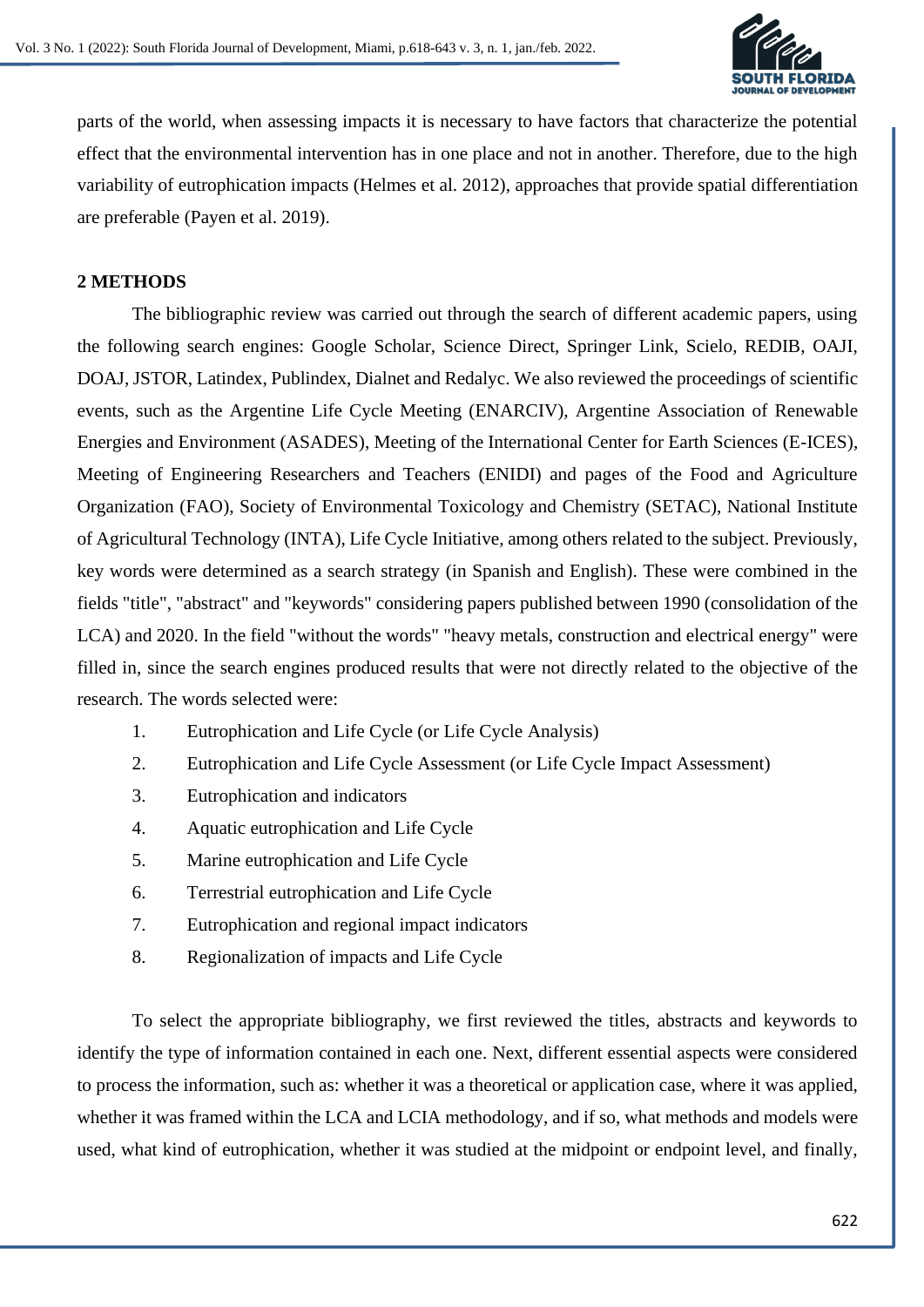

differentiation<sup>1</sup> and aggregation<sup>2</sup> (Fig. 1). These data, by means of the statistical tool offered by the Excel program (2013), allowed the consecutive analysis of the bibliography found.



## **3 RESULTS AND DISCUSSION**

## 3.1 MAIN CHARACTERISTICS OF EUTROPHICATION STUDIES

From the initial search, out of 4556 studies found, 95 (additional data are given in Online Resource 1) were selected that responded to the interests sought, developed in the field of LCA, as set out in ISO 14040 (2006a) and 14044 (2006b). These include research articles, review articles, discussions, case studies, state of the art, commentaries, analyses, reports, critical reviews, meeting reports, doctoral theses, letters to the editor, global guides, books and chapters, scientific-technical support, abstracts at scientific events and methodology reports. Table 1 shows that there are few research papers that analyze aquatic and terrestrial eutrophication categories in the same study. There is an analysis of aquatic eutrophication, whether freshwater or marine, on the one hand, and terrestrial eutrophication on the other.

| Table 1 Number of papers published by topic. 1990-2020 series. |                                        |                      |                  |  |  |  |  |
|----------------------------------------------------------------|----------------------------------------|----------------------|------------------|--|--|--|--|
| Number of papers published by topic                            |                                        |                      |                  |  |  |  |  |
| 1990-2020 series                                               |                                        |                      |                  |  |  |  |  |
|                                                                | <b>Topics</b>                          | <b>Abbreviations</b> | Number of papers |  |  |  |  |
|                                                                | Life Cycle Analysis                    | <b>LCA</b>           | 17               |  |  |  |  |
|                                                                | Life Cycle Impact Assessment           | <b>LCIA</b>          |                  |  |  |  |  |
| In the context<br>of LCA                                       | Eutrophication                         | Е                    |                  |  |  |  |  |
|                                                                | Freshwater eutrophication              | FE                   |                  |  |  |  |  |
|                                                                | Marine eutrophication                  | МE                   | h                |  |  |  |  |
|                                                                | Terrestrial eutrophication             | TE                   |                  |  |  |  |  |
|                                                                | Aquatic and terrestrial eutrophication | $AE+TE$              |                  |  |  |  |  |
|                                                                | <b>Methods</b>                         | M                    | 28               |  |  |  |  |
|                                                                | Indicators                             |                      |                  |  |  |  |  |
|                                                                | 95                                     |                      |                  |  |  |  |  |

<sup>1</sup> According to Klopffer (1996), the main problem with lifecycle assessment consists in the absence of true relationships between interventions and environmental effects. The interventions established in the inventory analysis are expressed in amounts per functional unit, and in principle nothing is known about the source-strength and variation over time of the examined processes. Due to this lack of differentiation, which is inherent to LCA, no environmental concentrations can be predicted and, as a consequence, it does not seem possible to evaluate whether a no-effect level is surpassed. However, Potting and Hauschild (1997) argue that it is possible to say something sensible about the surpassing of no-effect-levels and the expected occurrence of actual impact without precise information about the resuiting environmental concentration.

<sup>2</sup> Verones et al. (2019) recommend that method developers explore approaches for assessing uncertainty associated with different levels of spatial, temporal, or archetypal aggregation to identify optimal assessment scales. The uncertainty might arise from either upscaling (increasing spatial, temporal, or any other scale by aggregation) or downscaling (decreasing spatial, temporal, or any other scale by increasing resolution).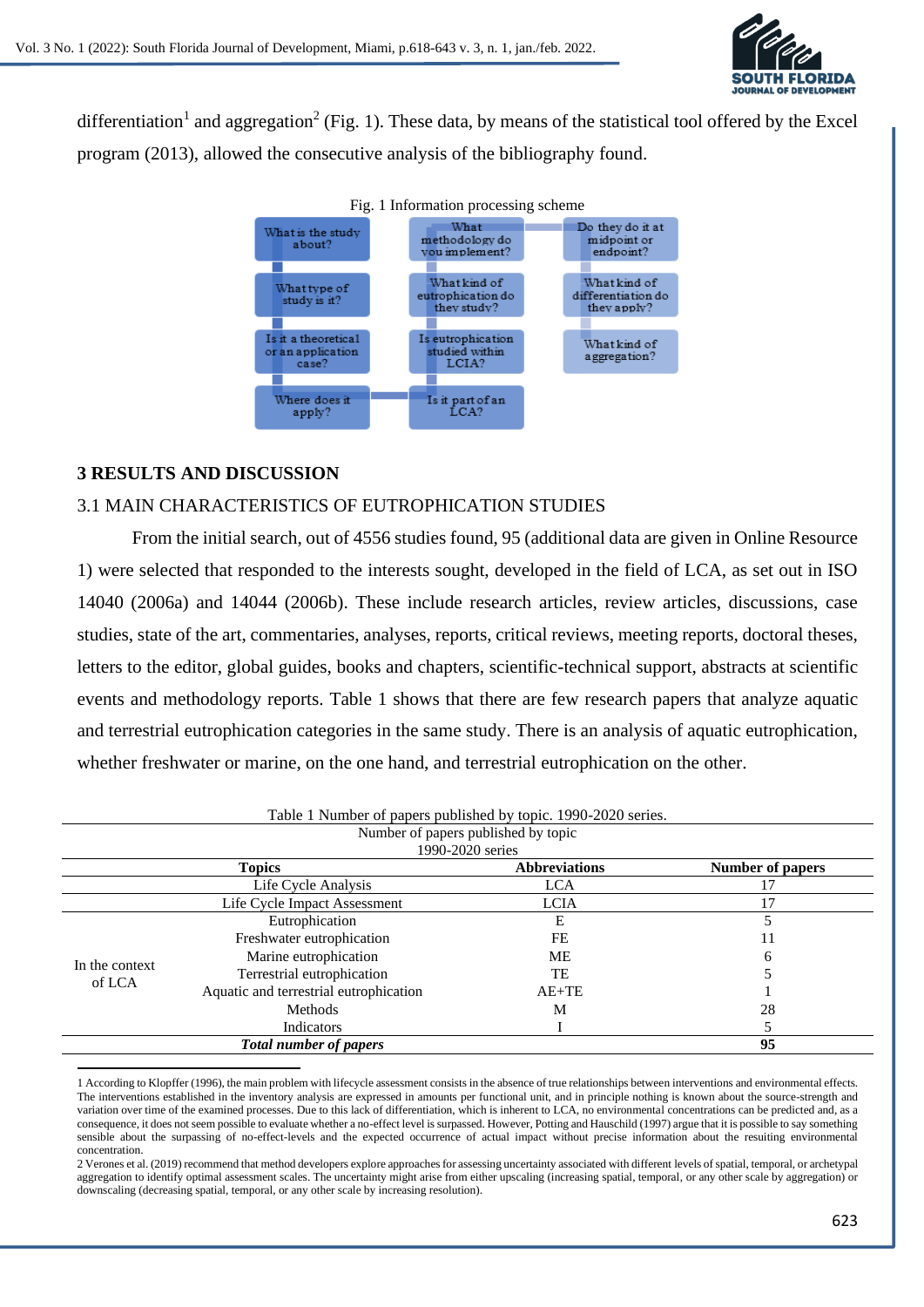

The selected "LCA" papers provide a framework for analyzing the study of eutrophication and putting it into context as the state of the art. For this reason, those that were not directly related to the impact category under study were excluded

Temporally, there were years in which scientific production on the subject increased (Fig. 2). Thus, we can observe the appearance of works from 1997 onwards, no scientific production on the subject in the period 1990-1996. Klöpffer (2014), in relation to SETAC, expresses that although its structure was modified during standardization by ISO, the basic discussions took place in a relatively short period between 1990 and 1993. Nevertheless, SETAC has continued to provide a forum for discussion of LCIA and related life cycle methods. Together with the United Nations Environment Programme (UNEP) a joint project, the "UNEP/SETAC Life Cycle Initiative" (Töpfer 2002) was founded in 2002 leading to a globalization of life cycle methods.



Spatially, the geographical distribution of eutrophication studies has been mostly concentrated in European countries, with a deficiency in South American countries (Fig. 3). This distribution considers both application and theoretical sites, taking into account the place of origin of the authors. Of 95 studies, 55% are concentrated on the European continent, followed by 23% with worldwide application, North America (12%), South America (6%), Asia (3%), Oceania (1%) and finally Africa (0%). These data show the need to carry out LCA work on the impact of eutrophication on aquatic and terrestrial ecosystems in the countries of the South.

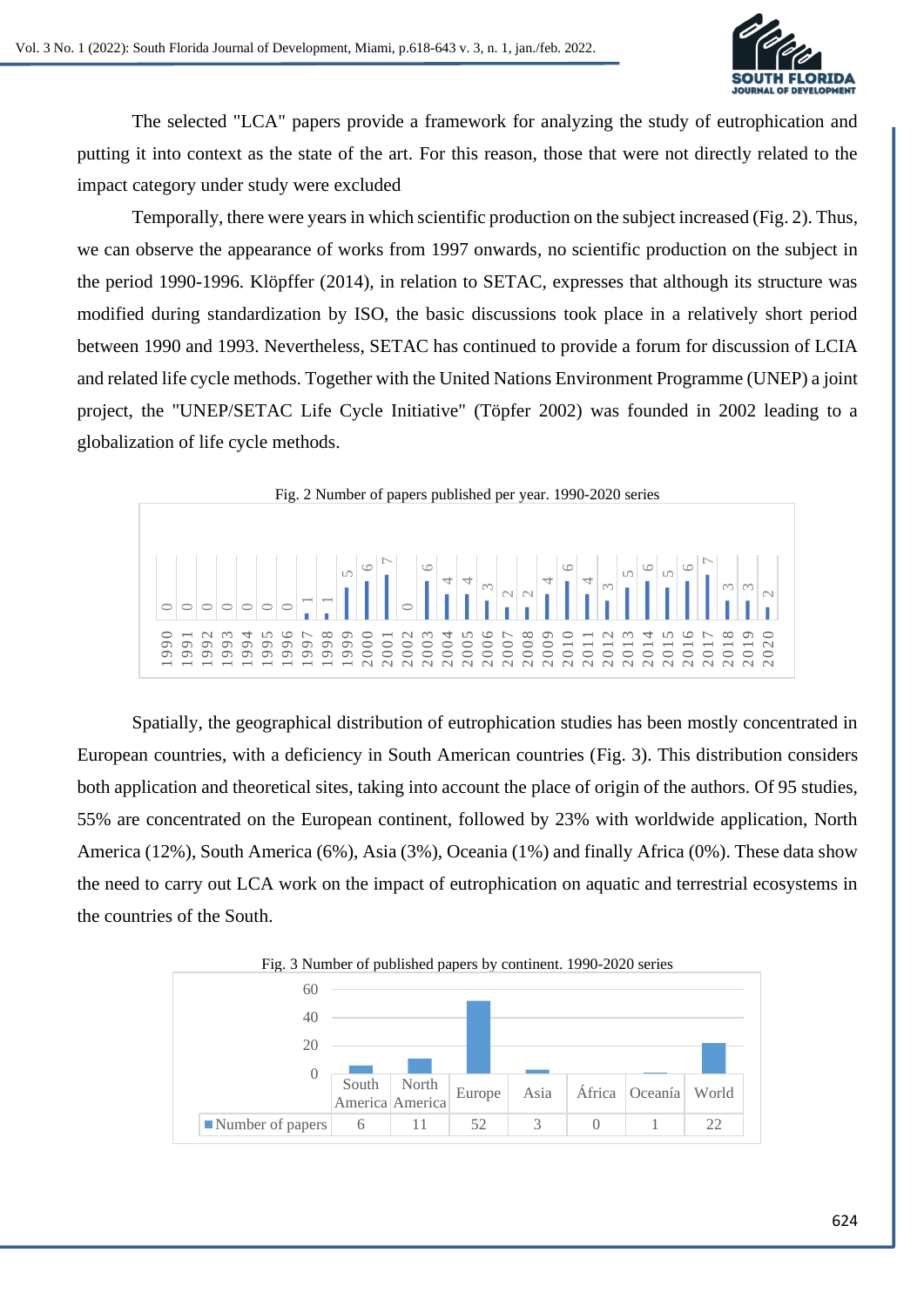

ISO 14040 (ISO 2006a) establishes three general environmental categories to be addressed in LCIA, which are human health, resource use and ecological consequences. Indeed, of the 95 papers selected, 29% (28) study up to the midpoint, 36% (34) reach the endpoint and 35% (33) not applicable CFs (Fig. 4). At this point, it is suggested to provide CFs for both the midpoint and the endpoint in relation to eutrophication (Payen et al. 2019), since both types of indicators are useful depending on the decision context (Rosenbaum et al. 2018).

Fig. 4 Number of papers published according to the study or application of CFs. 1990-2020 series



In view of the above, it is possible to differentiate which studies have considered a geographic application and which have been limited to theoretical cases, based on the continent. Thus, 54.7% (52) of the selected papers were application cases, while the remaining 45.2% (43) were theoretical cases (Table 2).

|                                                                   | Table 2 Number of papers by theoretical or application case and continent. 1990-2020 series |                         |  |  |  |  |  |
|-------------------------------------------------------------------|---------------------------------------------------------------------------------------------|-------------------------|--|--|--|--|--|
| Number of papers by theoretical or application case and continent |                                                                                             |                         |  |  |  |  |  |
| 1990-2020 series                                                  |                                                                                             |                         |  |  |  |  |  |
| <b>Continent</b>                                                  | <b>Application case</b>                                                                     | <b>Theoretical case</b> |  |  |  |  |  |
| South America                                                     |                                                                                             |                         |  |  |  |  |  |
| North America                                                     |                                                                                             | O                       |  |  |  |  |  |
| Europe                                                            | 24                                                                                          | 28                      |  |  |  |  |  |
| Asia                                                              |                                                                                             |                         |  |  |  |  |  |
| África                                                            |                                                                                             |                         |  |  |  |  |  |
| Oceanía                                                           |                                                                                             |                         |  |  |  |  |  |
| World                                                             | 16                                                                                          |                         |  |  |  |  |  |
| <b>Total number of papers</b>                                     | 52                                                                                          | 43                      |  |  |  |  |  |

Table 2 Number of papers by theoretical or application case and continent. 1990-2020 series

According to the figure above, 52 papers were application cases, 46.1% of which were located in Europe, 30.7% worldwide and the rest in the other continents. Theoretical cases are represented by 65.1% in Europe, 13.9% worldwide, another 13.9% in North America and 7% in South America. Of the 95 papers, only 4 were developed in Argentina (particularly in the province of Mendoza), where 2 of them are application cases focused on terrestrial eutrophication and none on aquatic eutrophication.

For many categories, the impact of a given element depends on where that flow occurs and has site-dependent CFs (Potting and Hauschild, 2006), where not taking them into account can give misleading results (Azevedo et al. 2013; Potting and Hauschild 2006). Therefore, spatial differentiation is considered an important step to improve the LCA methodology (Hellweg and Milà i Canales, 2014).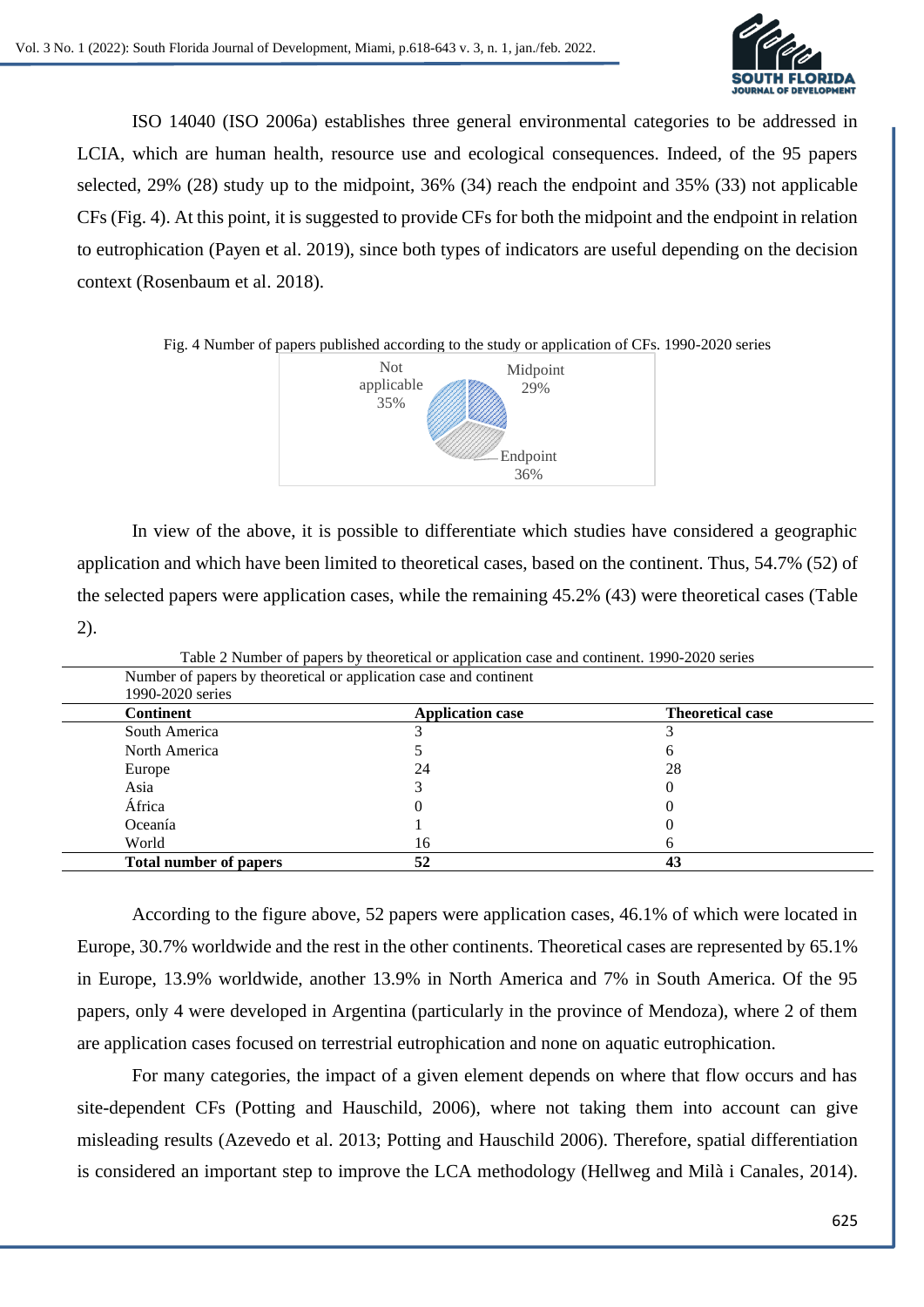

However, several authors call for further development in some impact categories so that they also take into account temporal variability (Schmid 2008; Seppälä et al. 2001). Specifically, it is observed that of the selected papers, 49% (46) do not apply/correspond to a type of differentiation in their analyses, 45% (43) work with spatial differentiation, 6% (6) combine spatial and temporal and 0% with temporal differentiation only (Fig. 5).



The spatial aggregation is dependent on the object of research, so it differs according to the study and place of application, standing out among the selected works:

- $\rightarrow$  global, continental, by country, different regional scales;
- $\rightarrow$  climatic zones:
- $\rightarrow$  terrestrial ecozones;
- $\rightarrow$  agricultural soils, crops, agricultural systems;
- $\rightarrow$  oceans, marine and coastal zones and ecosystems, watersheds, river basins, estuaries, estuaries;
- $\rightarrow$  natural areas:
- $\rightarrow$  economic sectors.

Despite recent efforts to capture the effects of eutrophication on LCIA, there is no clear consensus on the use of a specific impact indicator and methods that do not take fate into account and lack modeling of effects are still being used. There is a need to identify and achieve consensus on scientific matters (Frischknecht et al. 2019). The Life Cycle Initiative recommends employing spatially explicit models with global coverage, aggregating CFs using agricultural, non-agricultural, or global emissions weights, and using existing environmental concentrations for effects models. Guidance is needed on which quantitative life cycle-based indicators are best suited to measure and monitor impacts on human health, ecosystems and natural resources (Jolliet et al. 2018; Frischknecht and Jolliet 2016).

Since the beginning of the LCA methodology, several LCIA methods have been proposed (Civit 2009). Consequently, it is necessary to provide guidance to practitioners (Payen et al. 2019). The following methods (and models) are considered in this work: Accumulated Exceedance (AE) (Seppälä et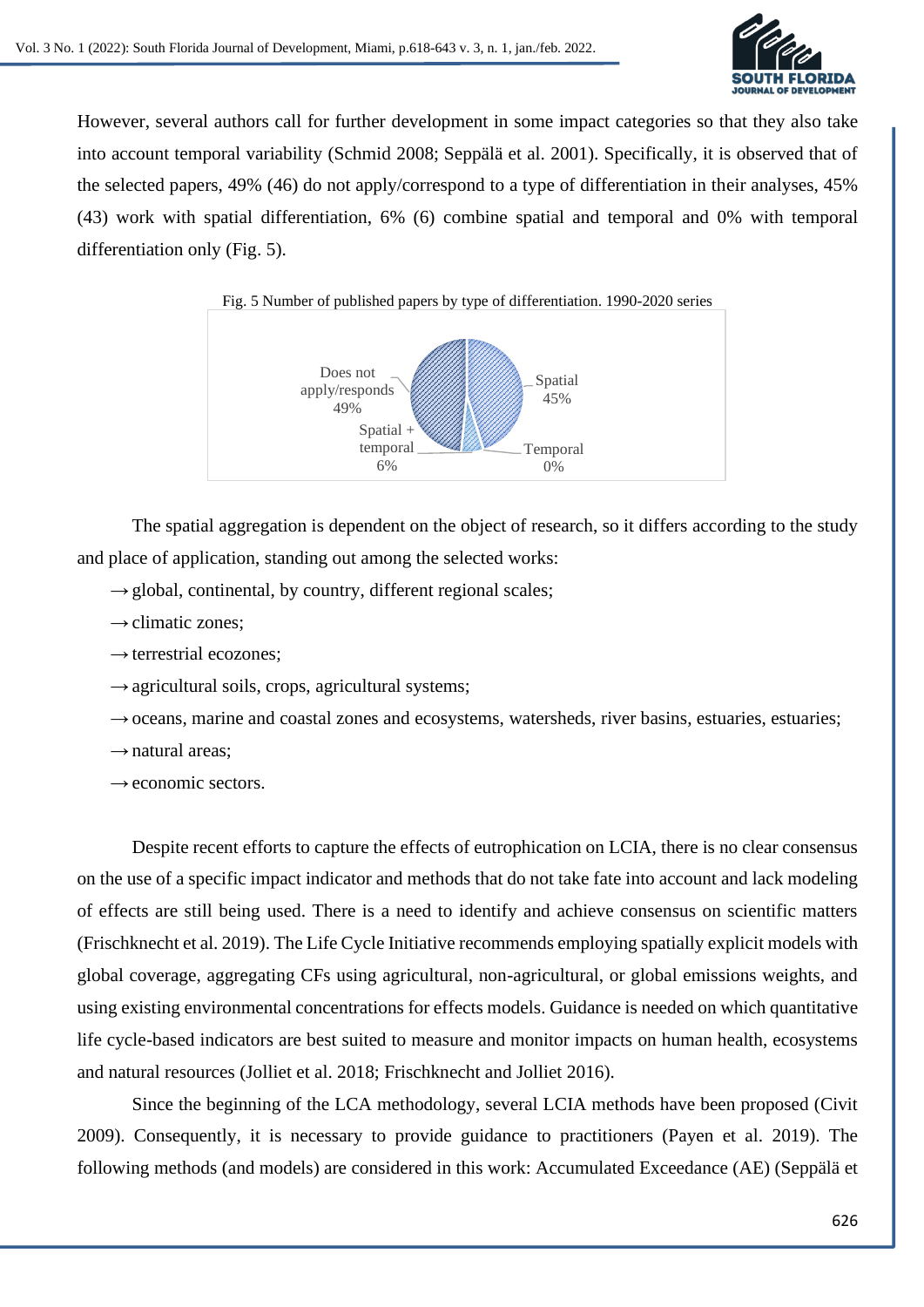

al. 2006); CML 2002 (Guinée et al. 2002); EDIP 2003 (Potting and Hauschild 2005); IMPACT 2002+ (Jolliet et al. 2003); IMPACT World+ (Bulle et al. 2019); LC-Impact (Verones et al. 2016); ReCiPe 2008 (Goedkoop et al. 2013, 2009); ReCiPe 2016 (Huijbregts et al. 2017, 2016) and TRACI (Norris 2008; Bare et al. 2003). In relation to the analysis of the selected papers, it is possible to identify several LCIA methods that have been applied or recommended by the authors according to the study context (Table 3). Thus, according to the scope of the research, there are:

| Table 3 Methods according to scope of research. 1990-2020 series |                                                      |                                        |  |  |  |  |
|------------------------------------------------------------------|------------------------------------------------------|----------------------------------------|--|--|--|--|
| Methods according to scope of research                           |                                                      |                                        |  |  |  |  |
| 1990-2020 series                                                 |                                                      |                                        |  |  |  |  |
| <b>Midpoint</b>                                                  | <b>Endpoint</b>                                      |                                        |  |  |  |  |
| AE                                                               | AE                                                   | <b>IMPACT 2002+</b>                    |  |  |  |  |
| CML, CML 2001, CML 2002                                          | <b>CARMEN</b>                                        | IMPACT World+                          |  |  |  |  |
| CML-IA                                                           | CML 2001, CML 2002                                   | LC-impact                              |  |  |  |  |
| DAIA (Decision Analysis Impact)<br>Assessment)                   | ECO-INDICATOR 98, 99                                 | <b>LIME</b>                            |  |  |  |  |
| ECO-INDICATOR 99                                                 | Method<br>Ecological<br>Scarcity<br>(Ecopoints 2006) | RAINS-LCA                              |  |  |  |  |
| <b>ECO-SPEED</b>                                                 | EDIP, EDIP 97, EDIP 2003                             | ReCiPe<br>ReCiPe.<br>2008, ReCiPe 2016 |  |  |  |  |
| <b>EDIP 2003</b>                                                 | <b>EPS 2000</b>                                      | <b>TRACI</b>                           |  |  |  |  |
| <b>IMPACT 2002+</b>                                              | <b>ILCD 2009</b>                                     |                                        |  |  |  |  |
| <b>LIME</b>                                                      |                                                      |                                        |  |  |  |  |
| ReCiPe, ReCiPe 2008                                              |                                                      |                                        |  |  |  |  |
| TRACI                                                            |                                                      |                                        |  |  |  |  |

Product certification schemes such as EPD (Environmental Product Declarations) or PEF (Product Environmental Footprint) recommend, for example, CML 2002 and ReCiPe 2016. Various authors discuss the best practice for eutrophication and it is necessary to select that method that suits the conditions at the study site. Bach & Finkbeiner (2017) and Hauschild et al. (2013) indicate that the recommended method for characterization at the midpoint level is the AE model, as documented in Seppälä et al. (2006) and Posch et al. (2008), which models the AE of critical N loads in sensitive terrestrial ecosystems. Now, for aquatic eutrophication, Bach & Finkbeiner (2016) recommend ReCiPe from Goedkoop et al. (2009), where the model considers the change in substance concentration, to name a few authors. As for the models, ECOSENSE, EMEP, EMEP/MSC-W, EUTREND, fate and transport (F&T) models, Mechanistic biological model, NEWS 2, NEWS 2-DIN, RAINS, RUSLE, have been identified for the midpoint, while for the endpoint, the following have been highlighted: ANOVA, ECOSENSE, EUTREND, Tropospheric GEOS-Chem model, WMI (Windrose Model Interpreter), LUCAS, MEEuP, NEWS 2-DIN, OVERSEER nutrient budget model, USES-LCA 2. 0, USLE-Swiss Agricultural Life Cycle Analysis (SALCA).

Morelli et al. (2018) perform a critical review of eutrophication models for LCA. They indicate that historically, LCA studies have estimated eutrophication impacts based on global or continental average models. However, the science is advancing toward methods that utilize location-specific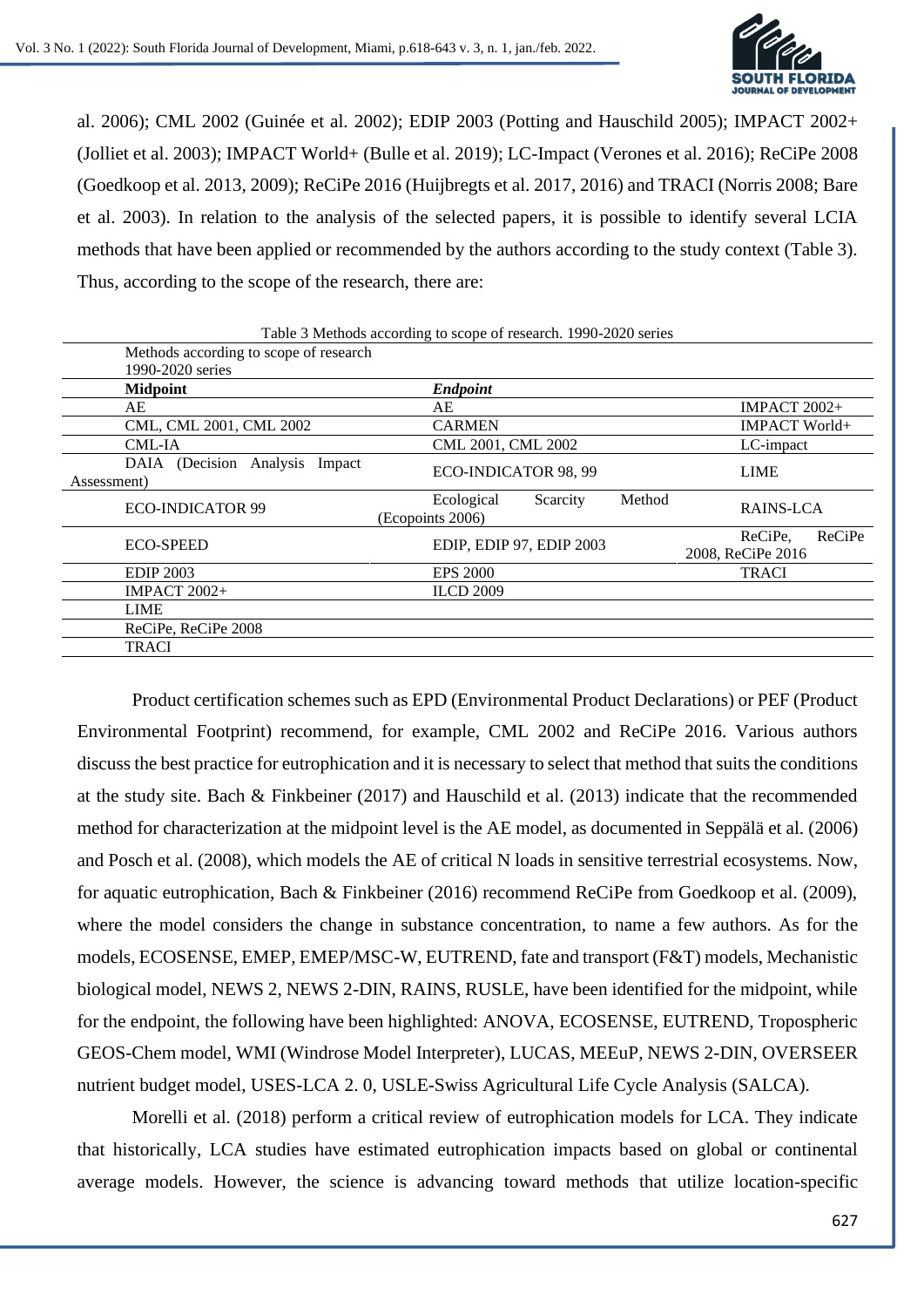

characteristics to better characterize and quantify nutrient fate and transport through air, land, and water, as well as the associated ecosystem responses.

Currently, Payen et al. (2019) suggest that for freshwater eutrophication the mid-level indicator measures potential freshwater eutrophication in P equivalents (Peq) based on the fate model of Helmes et al. (2012). While, the CFs at the endpoint level calculate damages (PDF .m3.yr) to freshwater ecosystems based on the above fate plus the inclusion of the effect of total P changes in autotrophs, aquatic invertebrates and fish from Azevedo et al. (2013). For marine eutrophication, the midpoint indicator measures marine eutrophication potential in N-equivalents (Neq) based on Cosme et al. (2017b). At the endpoint level, CFs calculate damage (PDF. $m<sup>3</sup>$ .yr) to benthic ecosystems for six heterotrophic taxonomic groups across five climate zones based on Cosme et al. (2017a). For terrestrial eutrophication, no consensus has yet been reached. It is recommended to use regional inventory data when possible or to perform an uncertainty analysis. This denotes the importance of matching inventory databases with available impact models (Payen et al. 2019). Regionalization has the potential to identify any regional occurrences of environmental unsustainability that would be overlooked through global assessment, given the spatially uneven distribution of carrying capacity as well as environmental impacts of many elementary flows (Bjørn et al. 2020).

# 3.2 MAIN CHARACTERISTICS OF EUTROPHICATION STUDIES IN TERRESTRIAL **ECOSYSTEMS**

The inclusion of terrestrial eutrophication in LCIA methodologies was later than in the case of aquatic. Thus, Lindfors et al. (1995) were the first to consider it, proposing the use of CFs for aerial nitrogen compounds deposited on the soil. According to the analysis carried out, of the 95 papers selected, only 6 are focused on terrestrial eutrophication, and Table 4 shows the most relevant characteristics of each one.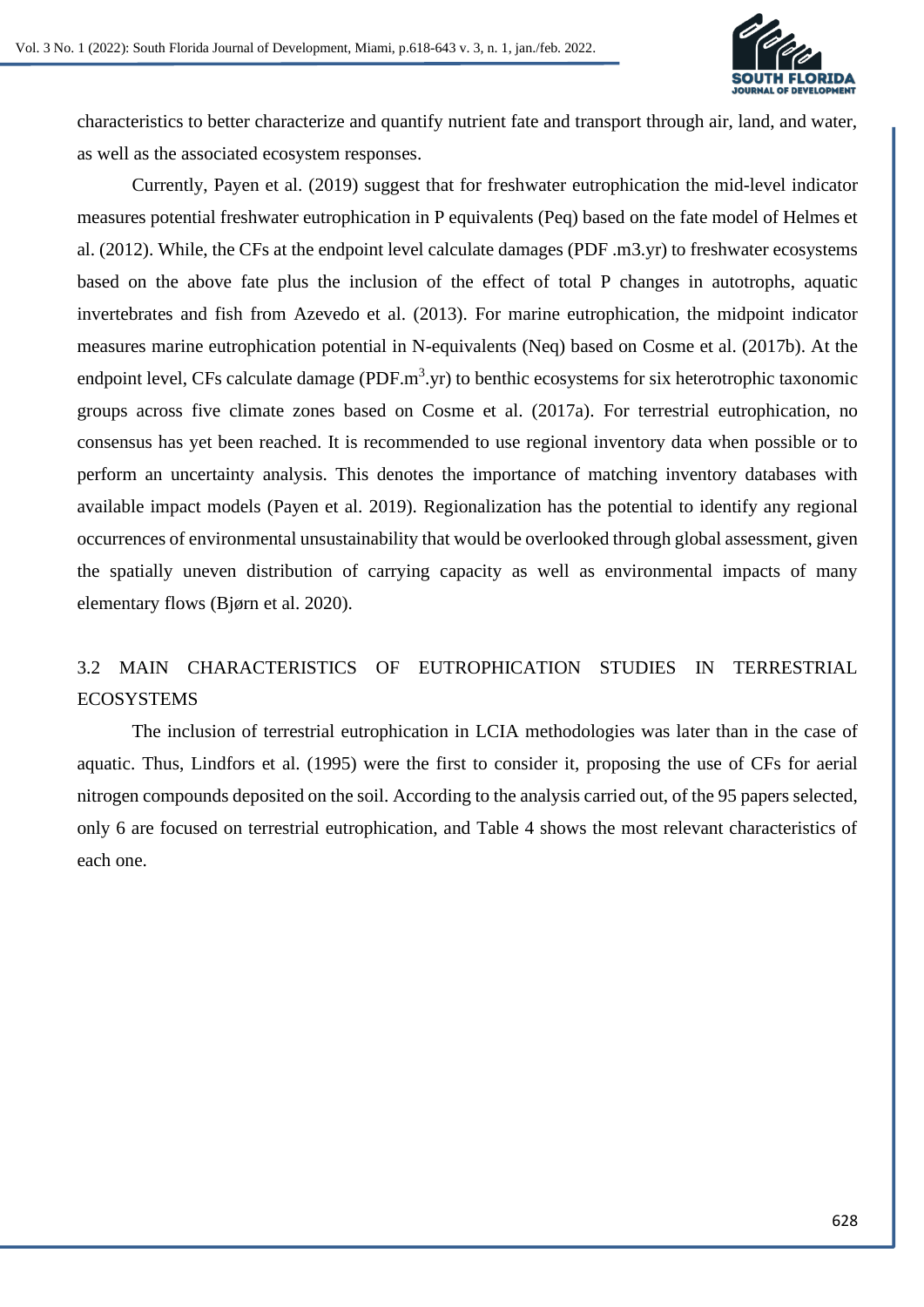

| Table 4 Main characteristics of terrestrial eutrophication studies |                                              |                                    |                                                                           |                                          |                                                                                                          |                                                                                                                                                                                                                                                |
|--------------------------------------------------------------------|----------------------------------------------|------------------------------------|---------------------------------------------------------------------------|------------------------------------------|----------------------------------------------------------------------------------------------------------|------------------------------------------------------------------------------------------------------------------------------------------------------------------------------------------------------------------------------------------------|
| Reference                                                          | <b>Place</b>                                 | Is it a case<br>of<br>application? | <b>Dimensions</b>                                                         | <b>Differentiation</b>                   | <b>Aggregation</b>                                                                                       | <b>LCIA</b> methods and models                                                                                                                                                                                                                 |
| Huijbregts<br>et al.<br>(2000)                                     | Europe                                       | Yes                                | Fate,<br>exposure<br>and effect<br>(endpoint)                             | Temporal and<br>spatial                  | Europe and a<br>number of<br>European regions                                                            | Spatially explicit regional<br>air pollution information<br>and simulation model<br>(RAINS-LCA)                                                                                                                                                |
| Seppälä et<br>al. (2006)                                           | Europe                                       | Yes                                | Emissions<br>(midpoint)                                                   | Spatial: site-<br>dependent;<br>temporal | 35 European<br>countries and 5<br>sea areas for 2002<br>emissions and<br>emissions<br>predicted for 2010 | EMEP Lagrangian model.<br>EcoSense. RAINS.<br>The are chosen category<br>indicator, AE and<br>unprotected ecosystem area<br>(UA).                                                                                                              |
| Civit et al.<br>(2006)                                             | Mendoza,<br>Argentina<br>(South)<br>America) | Yes                                | Emissions<br>and<br>depositions<br>(midpoint)                             | Spatial                                  | Regional level:<br>Mendoza                                                                               | EDIP 2003 (Program ISC<br>31)                                                                                                                                                                                                                  |
| <b>Schmid</b><br>(2008)                                            | Galicia,<br>Spain<br>(Europe)                | Yes                                | Emission,<br>deposition<br>and<br>regional<br>critical load<br>(midpoint) | Spatial                                  | Regional level:<br>Galicia                                                                               | AE was used as the category<br>indicator                                                                                                                                                                                                       |
| <b>Civit</b><br>(2009)                                             | Mendoza,<br>Argentina<br>(South<br>America)  | Yes                                | Emissions,<br>depositions<br>and<br>dispersion<br>(midpoint)              | Spatial: site-<br>dependent              | Regional level:<br>Mendoza                                                                               | The impact model proposed<br>here is based on the<br>proposal of Potting et al<br>(2004) and was adapted and<br>modified according to the<br>needs identified and the<br>characteristics of the<br>ecosystems present in the<br>region studied |
| Gallego et<br>al. (2011)                                           | Galicia,<br>Spain<br>(Europe)                | Yes                                | Deposition,<br>emissions<br>and critical<br>loads<br>(midpoint)           | Spatial                                  | Regional level:<br>Galicia                                                                               | AE was used as the category<br>indicator                                                                                                                                                                                                       |

Among the works cited, it is observed that they correspond between 2000 and 2011, with greater development and application in Europe (66.6%), followed by South America, particularly in the province of Mendoza (33.3%). Considering the scope, 4 (66.6%) works reached the midpoint and 2 (33.3%) the endpoint. In turn, all have considered site-dependent spatial differentiation, with different levels of aggregation and, in some cases, temporal differentiation. Site-dependent spatial differentiation is made by distinguishing between source types and the environment that will then receive the deposition, knowing a priori their sensitivity to exposure. The geographical scale is defined at the level of regions or countries and varies between 50-500 km (Potting and Hauschild 2006).

Methodologically, Huijbregts et al. (2000) describe the spatially explicit regional air pollution information and simulation model (RAINS-LCA), which was developed for the calculation of acidification and terrestrial eutrophication potentials for Europe and a number of European regions, taking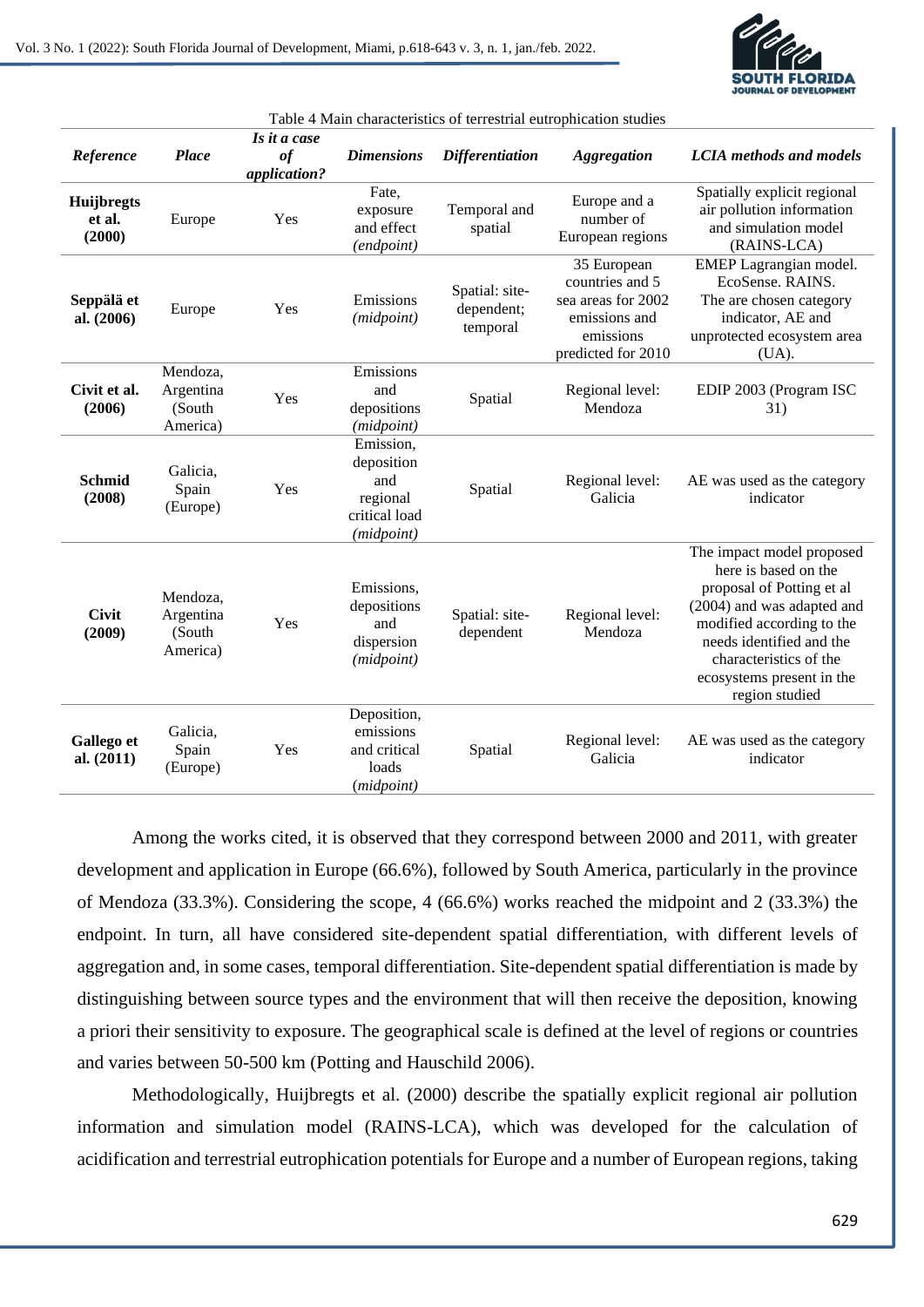

fate, background depositions and effects into account. The results indicate that it is important to use region-specific and time-specific terrestrial acidification and eutrophication potentials.

For their part, Seppälä et al. (2006) chose as category indicator the AE, was computed according to the calculation methods developed in the work under the United Nations Economic Commission for Europe (UNECE) Convention on Longrange Transboundary Air Pollution (LRTAP). Sulphur and N depositions to 150x150 km<sup>2</sup> grid cells over Europe were calculated by source-receptor matrices derived from the EMEP Lagrangian model of long-range transport of air pollution in Europe. For the comparison, the results based on the use of UA indicator were calculated by 10% and 50% reductions of emissions that corresponded to the common practice used in the previous studies. Thus, the comparison between country-dependent CFs calculated by the AE and UA indicators showed that these two approaches produce differences between characterisation factors for many countries/areas in Europe.

Schmid (2008) developed regional factors for aquatic and terrestrial eutrophication in Galicia, Spain. He established AE values, reflecting the amount of N accumulated above the critical load, as a category indicator, based on nitrogenous compound deposition levels and the sensitivity of their terrestrial ecosystems, taking as a starting point the method developed by Seppälä et al. (2006). In fact, the factors obtained were lower than those available for Spain, which demonstrates the importance of calculating factors at the regional level. Similarly, Gallego et al. (2011) used the AE and required actual values of deposition, emissions and critical loads. The results obtained confirm that it is a suitable category indicator for terrestrial eutrophication estimation.

As a regional antecedent, Civit et al. (2006) presented the results obtained from the modeling of N deposition in soils and its comparison with the threshold values for a representative crop of the region (garlic), a step prior to the determination of equivalence factors for the terrestrial eutrophication impact category for the arid central-western region of Argentina. The results show that under the conditions analyzed, eutrophication would not occur in these crops, since in no case is the threshold value exceeded. Later, Civit (2009) developed an impact model based on the proposal of Potting & Hauschild (2006), was adapted and modified according to the needs and characteristics of the arid region of central-western Argentina. The model calculated the CFs in terms of the effect on the decline in production that could be caused by the deposition of N compounds, comparing the deposition of these substances with the threshold values of the species that exist in these ecosystems: grapevine and garlic. As results, he obtained that the impact model developed has allowed to verify the applicability of the model in definite cases of impact assessment and to demonstrate that the use of generic factors or worse, foreign site-dependent factors, can effectively lead to obtain erroneous results overestimating the impact considered. The procedure followed to determine the CFs of terrestrial eutrophication could be applied to other regions of the national territory, taking as a basis the most representative crops and their respective N thresholds in each one of them.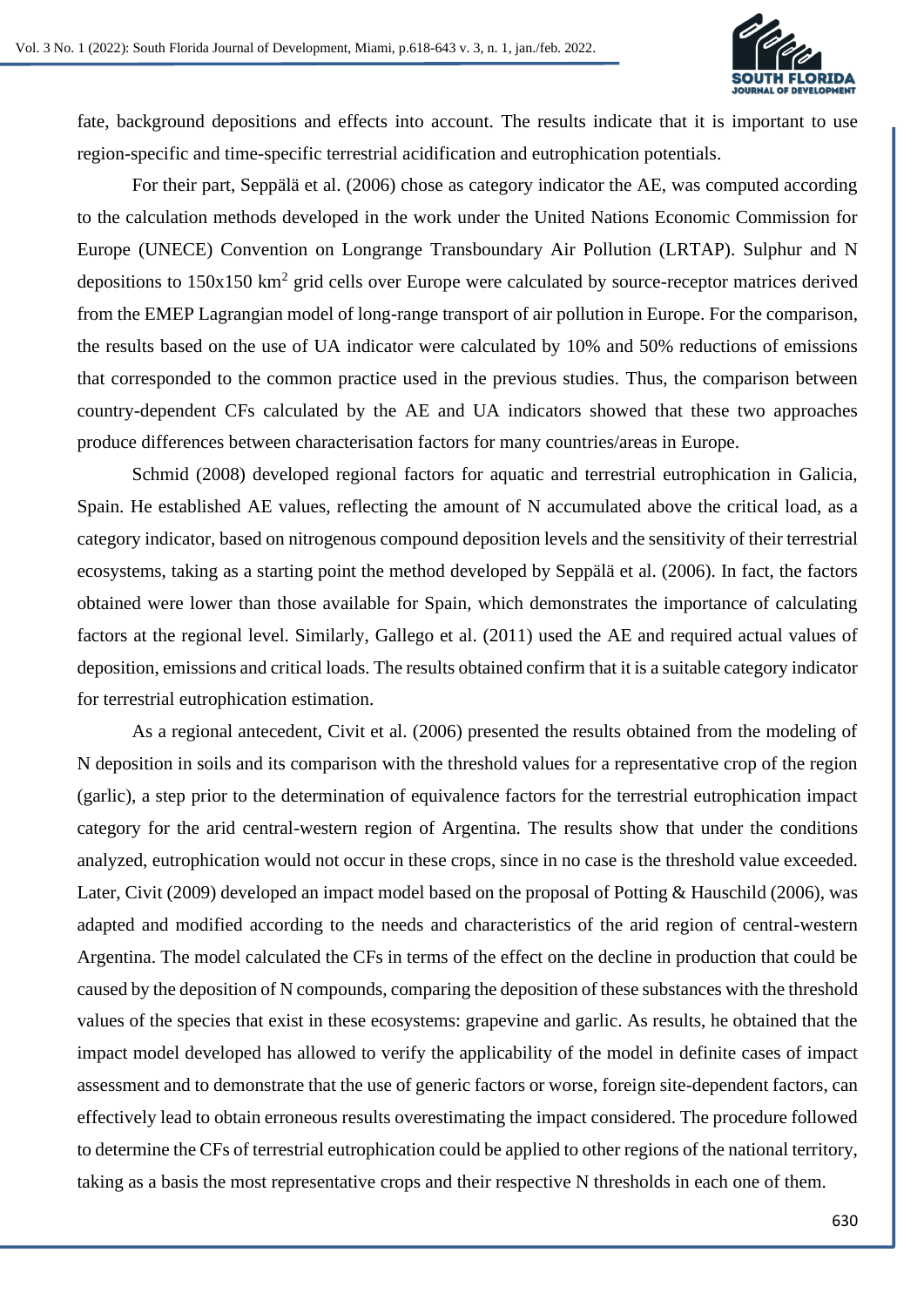

It is observed that the AE indicator is widely used to determine the impacts of terrestrial eutrophication in different regions of the world, considering the spatial differentiation and the particular characteristics of the sites under study.

#### **3.2.1 Accumulated Exceedance in terrestrial eutrophication studies**

As explained in Table 4, the use of the AE indicator (number of N equivalents that are above the critical load) stands out among the LCIA methods.

In the last century, enhanced emissions of nitrogenous compounds caused by agricultural and industrial activities have increased atmospheric N deposition in natural and semi‐natural ecosystems across the world (Erisman et al., 2013; Galloway et al., 2008). As N deposition increases, it is normal for N availability in the soil to increase significantly, often resulting in a crossing of an N saturation threshold (Dise & Wright 1995; Brenner et al. 2005; Nilsson et al. 2006; Stevens et al. 2006), which in turn often leads to increased N losses through flushing (Dise & Wright 1995). Crossing this threshold is often considered as an indicator of negative N effects, as N availability would be higher than the ecosystem is able to process (Pilkington et al. 2005; Fowler et al. 2013). The responses of plant communities to N deposition vary depending on the environmental context (Perring et al. 2018; Simkin et al., 2016; Vellend et al., 2017).

In the work of Huijbregts et al. (2000), the hazard index above and below the critical loads is used as CFs, where the latter can be defined as a quantitative estimate of an exposure to one or more pollutants below which significant harmful effects on specified sensitive elements of the environment do not occur, according to present knowledge". Among several results, they obtained that a larger dispersion is found among the region-specific terrestrial eutrophication potentials of NH<sub>3</sub> compared to the terrestrial eutrophication potentials of NOx, because the transport potential of NOx is higher than that of NH3. The maximum regional differences between the terrestrial eutrophication potentials are up to 1.5 orders of magnitude, depending on the substance and the scenario chosen: "above and below critical load" or "below critical load only". Something to consider is that, in general, critical ecosystem loads for N are high and are due to immobilization and denitrification of N in the soil and net uptake by plants (UBA 1996).

Seppälä et al. (2006), using emitter-receptor matrices based on the Lagrangian long-range air pollutant transport model developed by EMEP and the most updated critical load moment data (Hettelingh et al. 2004), developed CFs for 35 European countries. In this case they took into account as a category indicator the variation that occurs in AE with a marginal variation in emissions in a given country and year (Schmid 2008). The authors considered calculating corresponding CFs for European countries and five maritime areas. They indicate that the prerequisite for calculating the AE indicator type for a region is the definition and calculation of the exceedance of the critical load of a single ecosystem. As reference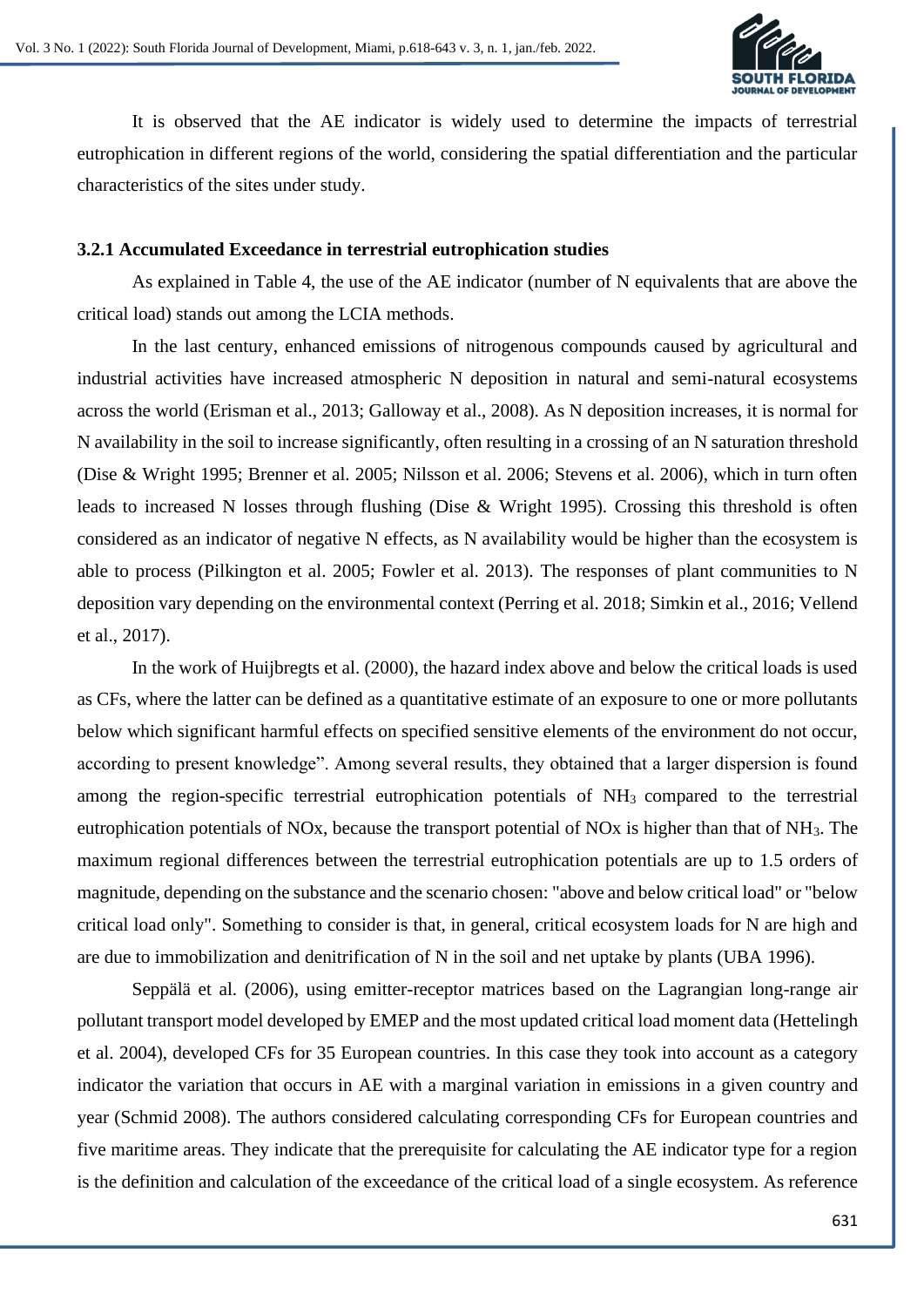

emissions, we used the national emissions for the year 2002 as well as the predicted emissions for the year 2010, as reported by EMEP (Vestreng et al. 2004). Among their results, they show that the indicator produces reliable CFs for applications requiring small changes in national emissions, which are typical of LCIA applications.

On the other hand, Schmid (2008) indicates that AE is one of the most widely used impact category indicators. The author has established the values based on the deposition levels of nitrogen compounds and the sensitivity of their terrestrial ecosystems to eutrophication, using the regional emission, deposition and critical load values for the calculation of CFs. In his work, he has shown that AE is a good indicator, since it allows obtaining stable CFs and negligible characterization errors when evaluating minor variations in emissions  $($  100 t), which are those that usually occur in LCA. The most important advantage is that it allows evaluating how the impact varies when the amount of deposition exceeding the critical load changes (Seppälä et al. 2006) and thus corrects one of the disadvantages of approximationbased methodologies. In the specific case of this study, the excess is defined as the amount of N deposited above the critical load, for Galicia in 2001, using NOx and NHx CFs. In Gallego et al. (2011), the results obtained confirm that AE is a suitable category indicator for the estimation of terrestrial eutrophication.

As recommendations and perspectives, Gallego et al. (2011) express that a comprehensive comparison of AE and risk index (HI) methodologies for terrestrial eutrophication would be interesting, as both apply the above-threshold-only approach (Huijbregts et al. 2000; Seppälä et al. 2006). Civit (2009) indicates that while HI uses a scaling coefficient to quantify the exceedance and evaluates the marginal changes that occur in that coefficient, AE is based on the absolute difference between deposition and the critical load or tolerable threshold and evaluates the marginal changes in cation exchange capacity that occur. Another indicator that appears in Seppälä et al. (2006) is the UA. The authors note that it is commonly used as a category indicator in the determination of CFs, although it is only suitable for large changes in emissions and does not lead to environmental benefits in terms of CFs if deposition after emission reductions is still higher than the critical load.

# **3.2.2 Importance of the application of the Accumulated Exceedance in pampean agroecosystems in Argentina**

While the European Union (EU) strategy on air pollution aims to achieve a 35% reduction in the ecosystem area exceeding critical loads of eutrophication by 2030, relative to 2005 (EC, 2013a), this would only be achieved if the maximum number of technically feasible reduction measures were implemented (EC, 2013b). On the other hand, in the eastern United States, N deposition is declining from historical peaks in the 1970s and 1980s as a result of stricter air quality standards associated with the Clean Air Act of 1990 and subsequent policy (Burns et al. 2011). However, deposition is increasing or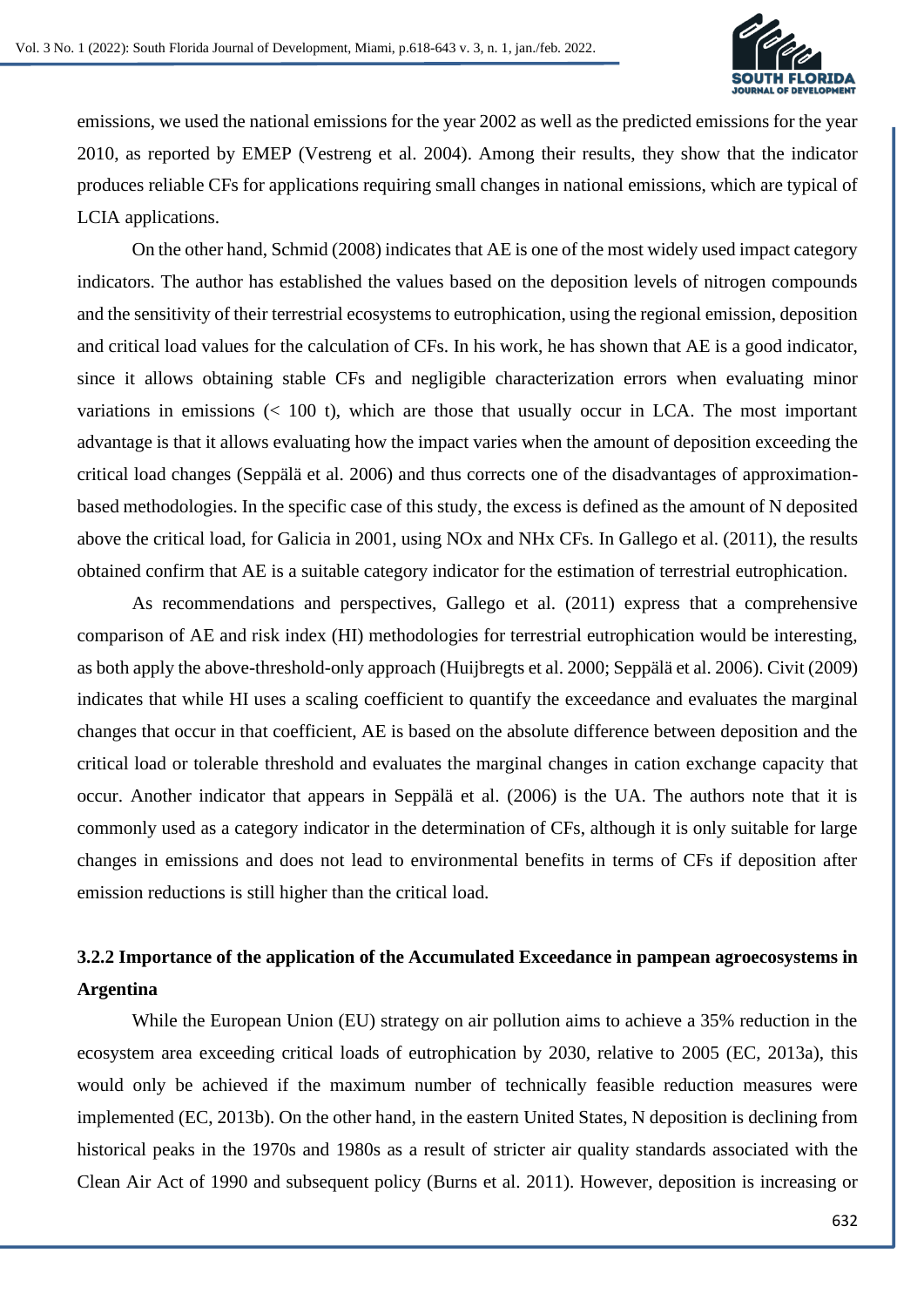

unchanged in the western United States, and there is a shift in the composition of deposition toward more reduced forms of N nationally (Li et al. 2016). Furthermore, even though deposition may be declining in some regions such as the east, these rates still far exceed pre-industrial rates and the estimated sensitivities of many ecological endpoints in the region (Baron et al. 2011, Pardo et al. 2011a).

In the case of Latin America, current and future agricultural practices are and will be critical in determining the human impact on the N cycle, due to the importance of the agricultural sector in the economies of most of the region (Martinelli et al. 2006). At the same time, differences both in climatic and edaphic properties as well as socioeconomic policies make generalization difficult in terms of predicting the consequences of human activity in this region (Austin et al. 2006). Argentina is currently considered one of the major agricultural regions of the world, with most activity centered in the Pampa region (Hall et al. 1992). This points to the need to apply regional factors in southern countries, where there is insufficient data on eutrophication in the aquatic and terrestrial ecosystems of these regions.

Pereyra (2012) states that the great eco-environmental variability of Argentina is materialized in a complex mosaic of landscapes and soils, being able to differentiate 12 regions, each characterized by a particular association of soils resulting from a specific arrangement of formation factors and pedogenetic processes. That the incidence or degree of determination of a given factor varies from one region to another and even within the same region.

Dominguez & Rubio (2019) provide an overview of the main agricultural characteristics of the different regions of the country. In the northwestern region, the climate favors the development of subtropical agriculture. In the Cuyo Region, intensive agriculture under irrigation predominates. In the Patagonian Region, the production of edible crops is strongly limited by extreme climatic conditions. The central zone comprises the Pampean Region, characterized by highly favorable conditions for agriculture. Argentina has some of the most fertile soils in the world, especially those located in the Pampean Region. In this sense, soils constitute one of the greatest assets of Argentina and give the country the capacity to produce food for more than ten times its current population (Rubio et al., 2019).

The expansion and intensification of agriculture has probably been the most remarkable fact of Argentine agriculture in recent decades. This has been mainly associated with the reconversion of new areas with no agricultural background; the reconversion to full cropping of land previously rotated with livestock; the dramatic increase in the area planted with soybean; the expansion of double cropping; and the increase in the area cultivated under no-tillage systems (Magrin et al. 2005; Paruelo et al. 2005; Boletta et al. 2006), eliminating hundreds to millions of hectares of natural forests (Montenegro et al. 2007). Lavado (2016) indicates that degradation processes have different degrees of anthropogenic causality, varying levels of extension and a diverse scale of severity.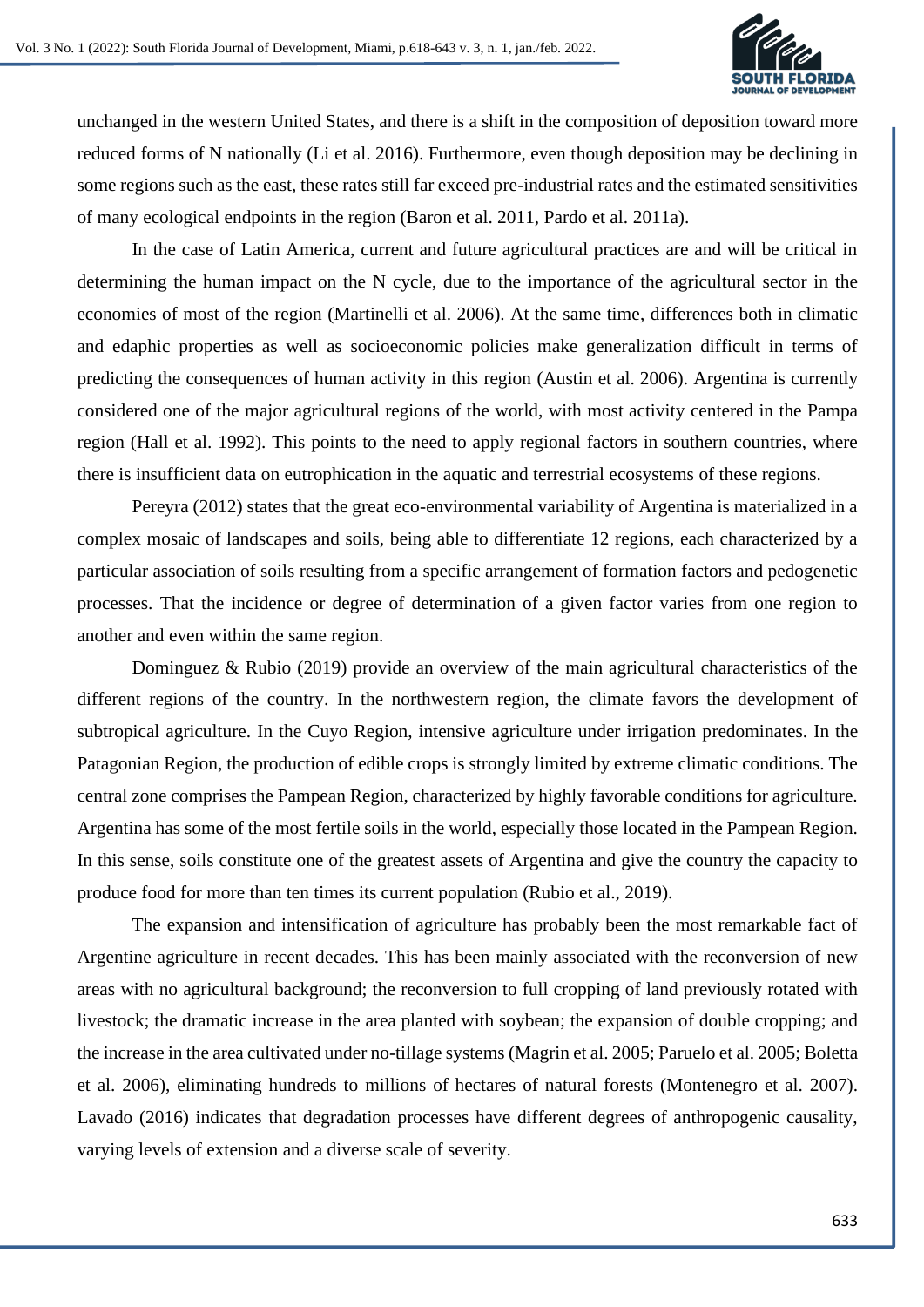

Local extensive agricultural systems continue to show a deficit in nutrient replenishment and some local aquifers have a high concentration of nitrates (Rubio et al. 2019). Thus, it is possible to apply regional CFs for Argentina, where its productive matrix, soil use and management, and international trade, highlight the need to assess the environmental impacts of products, processes or activities on terrestrial ecosystems. Given the environmental variability and diversity of its productive systems, it is considered important to select a minimum set of species representative of each region to apply and evaluate the EA as a category indicator of N deposition in the region. The work of Civit (2009) in the province of Mendoza, taken as a regional background reference, shows that it is feasible and valid for Argentina to apply regional CFs such as the AE and that extrapolation to other regions of the country is possible, considering the environmental and productive characteristics of land use in each of them.

Although this article has not focused particularly on aquatic eutrophication, regional antecedents of eutrophication in lakes and lagoons in Argentina are the basis for its next analysis within the context of Life Cycle Analysis, since no studies have been reported within this methodology. Several authors have recognized that Argentina presents serious Eutrophication problems in some of its lakes and reservoirs (Quirós, 2000) (e.g., Mengo et al., 2019; Espósito et al., 2016; Ledesma et al., 2013; Mariñelarena & Gómez, 2008).

### **4 CONCLUSION**

After an extensive literature review, where 4556 studies related to eutrophication and LCA in recent years were relieved, of which 95 emphasize the importance of spatial analysis, it is evident that further development and updating of studies on this category of impact is required, given that only 6 works are addressed for Latin America and from these, 4 were made in Argentina. Although it is more notorious in the case of aquatic eutrophication, recognizing the large number of watersheds present in the region, environmental mechanisms in terrestrial ecosystems should not be left aside; the advance of the agricultural frontier, changes in soil use and management and the disappearance of natural plant species is a fact present in the soils of the southern region of the American continent. Therefore, the focus placed here on terrestrial eutrophication responds to generate a baseline for the development of research in Argentina, which contributes to regional environmental sustainability. However, it seems striking that the progress of terrestrial eutrophication has not been evenly matched with aquatic eutrophication, considering that it is a very significant environmental problem, due to changes in the functions and composition of N-poor species, so it would be important to elucidate this distinction.

The spatial regionalization of the mechanisms of eutrophication impact, according to the particularities of the receiving ecosystems in Argentina where the different economic activities occur, with applicability in the LCIA, is considered essential. Otherwise, the scarcity or absence of regional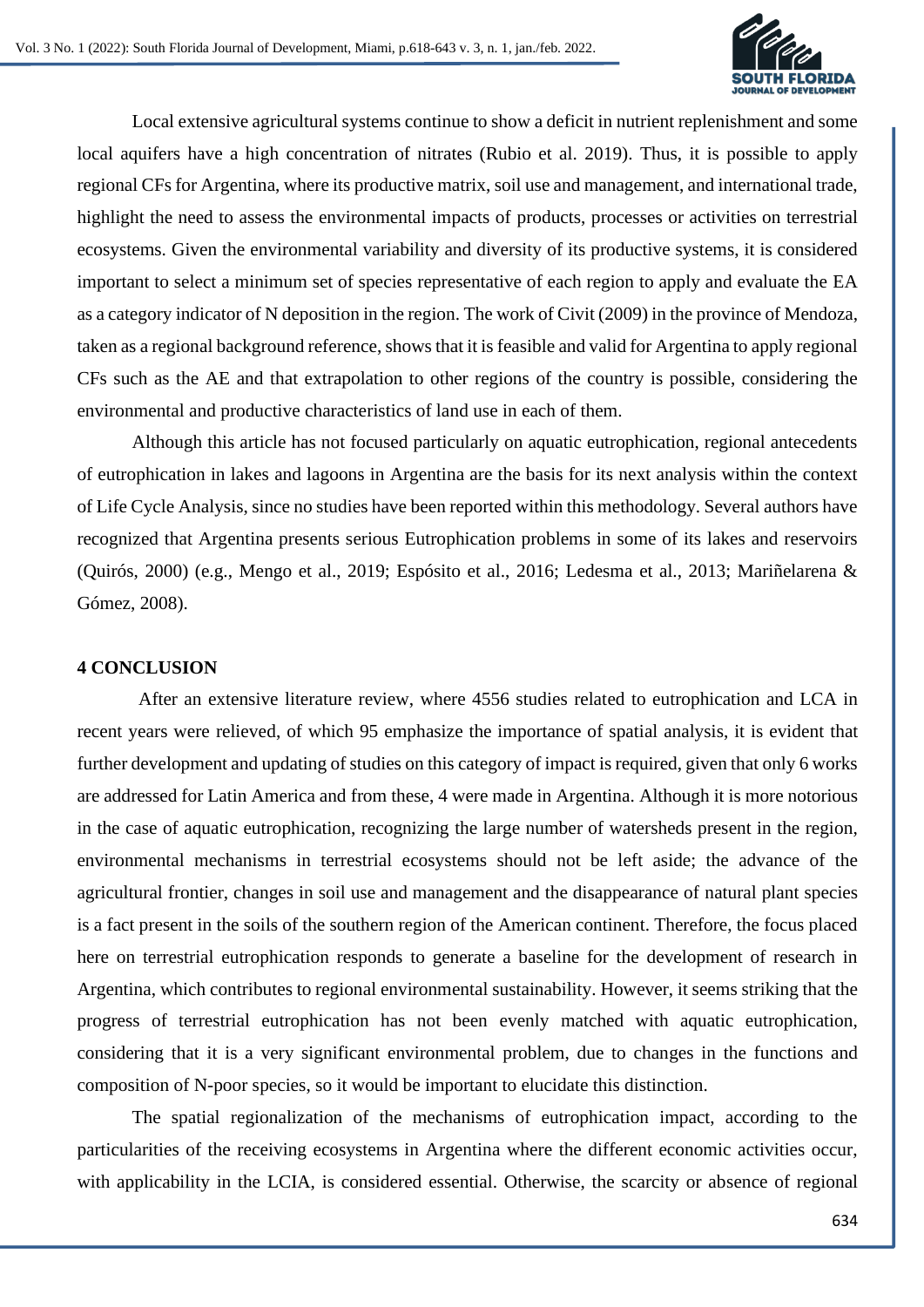

values would require the use of CFs developed for other sites, which could generate unrepresentative results in a large region with variability in its bioclimatic characteristics.

Particularly, the study of terrestrial eutrophication in Argentina through the application of the accumulated surplus indicator is feasible by selecting a minimum set of cultivated or natural species to evaluate whether N depositions exceed the critical threshold in each of them and generate an environmental impact, or if fortunately, this category of impact is not relevant. This research can be further developed, continuing with the characterization of the ecosystems receiving the emissions. The data obtained will allow the selection of the most appropriate midpoint impact model to adapt to regional conditions, following the guidelines agreed upon at the Pellston Workshop that took place in May 2018, in Valencia, Spain (Payen et al. 2019), as it is the current Initiative that encompasses different professionals in the life cycle field.

The need and importance of this research and the availability of potentially usable methods have been clearly shown. However, the task is not simple. It is not the simple application of an existing method to a new case, but requires facing a series of challenges, among them, the regional productive diversity in the analysis of life cycle inventory data, the consideration of impact mechanisms in aquatic and terrestrial ecosystems, the study of fate, transport and deposition of limiting substances in receiving areas, the generation of site-dependent CFs, due to the regional character of eutrophication, and together with this, the application of spatial and temporal differentiation.

Therefore, this first step suggests that the choice of developing regional indicators within the LCIA stage is visibly justified to carry out research in Argentina, where eutrophication is not yet fully explored in the field of LCA at the regional level. This contribution would generate data to quantify environmental impacts derived from various economic activities.

For our research, the definition of the Accumulated Surplus and the regional characterization factors are fundamental to evaluate what happens with eutrophication in the ecosystems of southern Latin America, particularly in the Pampean agroecosystems region of Argentina. In this way, a precedent would be generated for the study of environmental risks in the region in relation to productive systems.

#### **ACKNOWLEDGEMENTS**

The authors wish to thank the Consejo Nacional de Investigaciones Científicas y Técnicas (CONICET) of Argentina. This article was developed during an Internal Doctoral Fellowship funded by the Agency, within the CLIOPE group "Energy, environment and sustainable development" of the Universidad Tecnológica Nacional-Facultad Regional Mendoza (UTN-FRM), Argentina.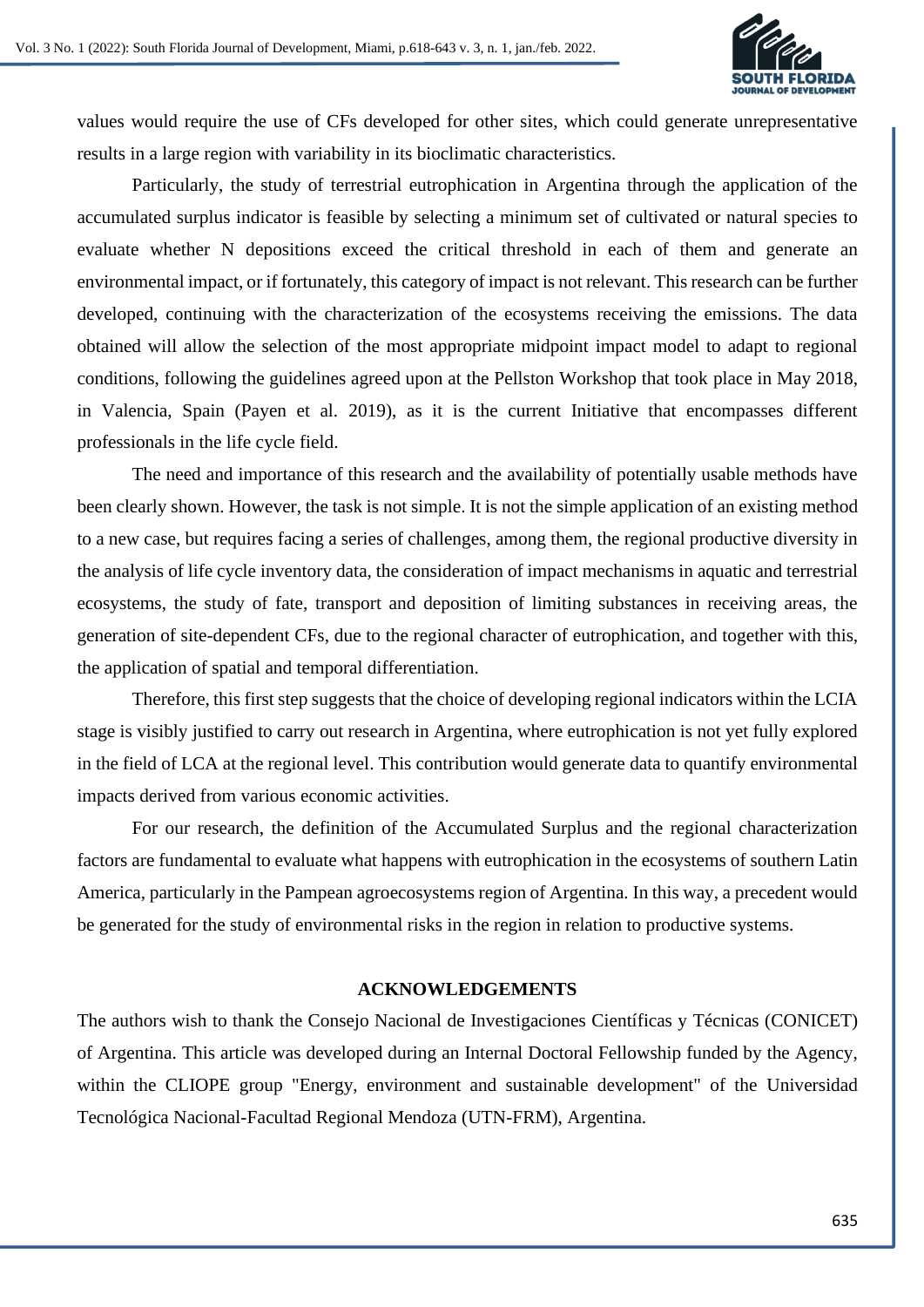

### **REFERENCES**

Arena, A. P. (1999). Un instrumento para el análisis y evaluación ambiental de productos y tecnologías. El análisis de ciclo de vida. Consideraciones metodológicas, usos y limitaciones. *ASADES 3*.

Austin, A. T., Piñeiro, G., & Gonzalez-Polo, M. (2006). More is less: agricultural impacts on the N cycle in Argentina. In Nitrogen Cycling in the Americas: Natural and Anthropogenic Influences and Controls. *Biogeochemistry, 79*: 45-60. 10.1007/s10533-006-9002-1

Azevedo, L. B., Henderson, A. D., Van Zelm, R., Jolliet, O., & Huijbregts, M. A. J. (2013). Assessing the importance of spatial variability versus 454 model choices in life cycle impact assessment: the case of freshwater eutrophication in Europe. *Environmental Science & Technology*, *47*(23), 13565-13570. https://doi.org/10.1021/es403422a

Bach, V., & Finkbeiner, M. (2017). Approach to qualify decision support maturity of new versus established impact assessment methods—457 demonstrated for the categories acidification and eutrophication. *The International Journal of Life Cycle Assessment*, *22*(3), 387-397. 458 https://doi.org/10.1007/s11367-016-1164-z

Bare, J. C., Norris, G. A., Pennington, D. W., & McKone, T. E. (2003). TRACI: The tool for the reduction and assessment of chemical and other environmental impacts. *Journal of Industrial Ecology, 6*: 49-78. Baron, J. S., Driscoll, C. T., Stoddard, J. L., & Richer, E. E. (2011). Empirical critical loads of atmospheric nitrogen deposition for nutrient enrichment and acidification of sensitive US lakes. *BioScience, 61*: 602- 613.

Bjørn, A., Chandrakumar, C., Boulay, A. M., Doka, G., Fang, K., Gondran, N., … & Ryberg, M. (2020). Review of life-cycle based methods for absolute environmental sustainability assessment and their applications*. Environmental Research Letters*, *15*(8), 083001.

Bobbink, R., Hicks, K., Galloway,J., Spranger, T., Alkemade, R., Ashmore, M., … & de Vries, W. (2010). Global assessment of nitrogen deposition effects on terrestrial plant diversity: a synthesis. *Ecological applications,* 20: 30-59. https://doi.org/10.1890/08-1140.1

Boletta, P. E., Ravelo, A. C., Planchuelo, A. M., & Grilli, M. (2006). Assessing deforestation in the Argentine Chaco. *Forest Ecology and Management, 228*: 108-114. https://doi.org/10.1016/j.foreco.2006.02.045

Brenner, R. E., Boone, R. D., & Ruess, R. W. (2005). Nitrogen additions to pristine, high-latitude, forest ecosystems: Consequences for soil nitrogen transformations and retention in mid and late succession. *Biogeochemistry, 72*: 257-282.

Bulle, C., Margni, M., Patouillard, L., Boulay, A. M., Bourgault, G., De Bruille, V., … & Jolliet, O. (2019). IMPACT World+: a globally regionalized life cycle impact assessment method. *The International Journal of Life Cycle Assessment, 24*: 1653-1674. https://doi.org/10.1007/s11367-019-01583-0

Burns, D. A., Lynch, J. A., Cosby, B. J., Fenn, M. E., & Baron, J. S. (2011). *National Acid Precipitation Assessment Program Report to Congress 2011: An Integrated Assessment.* US EPA Clean Air Markets Division.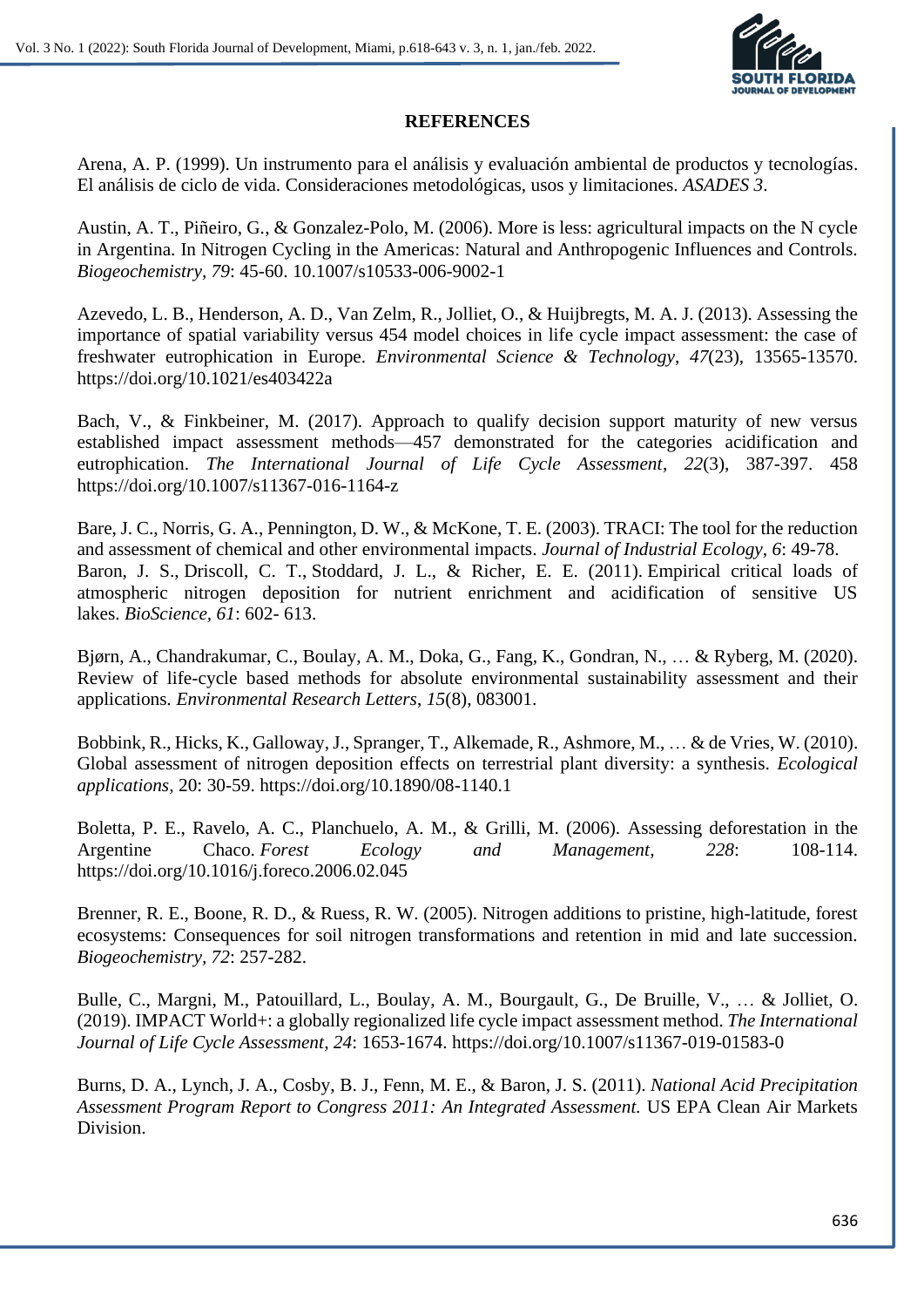

Civit, B. M. (2009). *Sostenibilidad ambiental. Desarrollo de indicadores para su aplicación en estudios de análisis de ciclo de vida en la región árida del centro-oeste argentino.* Mendoza, Argentina

Civit, B. M., Arena, A. P., & Allende, D. (2014). Determination of regional acidification factors for Argentina. *The International Journal of Life Cycle Assessment, 19*: 1632-1642. https://doi.org/10.1007/s11367-012-0427-6

Civit, B. M., Arena, A. P., & Puliafito, S. E. (2006). Estudio de deposiciones de nitrógeno en suelos para la evaluación de la eutrofización terrestre en la región centro oeste árida argentina. *AVERMA 10*.

Civit, B. M., Arena, A. P., Núñez, M., Muñoz, P., Antón, A., & Rieradevall, J. (2013). Assessing potential desertification environmental impact in life cycle assessment. Part 2: agricultural case study in Spain and Argentina. *The International Journal of Life Cycle Assessment, 18*: 1302-1315. https://doi.org/10.1007/s11367-013-0582-4

Civit, B. M., Piastrellini, R., Curadelli, S., & Arena, A. P. (2018). The water consumed in the production of grapes for vinification (Vitis vinifera). Mapping the blue and green water footprint. *Ecological Indicators, 85*: 236-243. https://doi.org/10.1016/j.ecolind.2017.10.037

Conley, D. J., Paerl, H. W., Howarth, R. W., Boesch, D. F., Seitzinger, S. P., Havens, K. E., Lancelot, C., & Likens, G. E. (2009). Controlling eutrophication: nitrogen and phosphorus. *Science, 323*: 1014-1015.

Cosme, N., Jones, M. C., Cheung, W. W., & Larsen, H. F. (2017a). Spatial differentiation of marine eutrophication damage indicators based on species density. *Ecological Indicators*, *73*: 676-685. https://doi.org/10.1016/j.ecolind.2016.10.026

Cosme, N., Mayorga, E., & Hauschild, M. Z. (2017b). Spatially explicit fate factors of waterborne nitrogen emissions at the global scale. *The International Journal of Life Cycle Assessment, 23*: 1286-1296. https://doi.org/10.1007/s11367-017-1349-0

Davis, T. W., Bullerjahn, G. S., Tuttle, T., McKay, R. M., & Watson, S. B. (2015). Effects of increasing nitrogen and phosphorus concentrations on phytoplankton community growth and toxicity during Planktothrix blooms in Sandusky Bay, Lake Erie. *Environmental Science & Technology*, *49*: 7197-7207. https://doi.org/10.1021/acs.est.5b00799

Dise, N. B., Ashmore, M., Belyazid, S., Bleeker, A., Bobbink, R., de Vries, W., Erisman, J. W., Spranger, T., & Stevensand, C. J. (2011). Nitrogen as a threat to European terrestrial biodiversity. In Sutton MA, Howard CM, Erisman JW, Billen G, Bleeker A, Grennfelt P, van Grinsven H, Grizzetti B (Eds.), *The European nitrogen assessment. Sources, effects, and policy perspectives*, pp 463-493.

Dise, N. B., & Wright, R. F. (1995). Nitrogen leaching from European forests in relation to nitrogen deposition. *Forest Ecology and Management, 71*: 153-161.

Dominguez, J., & Rubio, G. (2019). Agriculture. In G. Rubio, R. S. Lavado & F. X. Pereyra (Eds.), *The Soils of Argentina* (pp. 209-238). Springer. https://doi.org/10.1007/978-3-319-76853-3

E. C. (2013a). *The Clean Air Policy Package*. http://ec.europa.eu/environment/air/clean\_air\_policy.htm E. C. (2013b). *Commission staff working paper - Executive Summary of the impact assessment of The Clean Air Policy Package,* SWD. http://eur-lex.europa.eu/legalcontent/EN/TXT/PDF/?uri=CELEX:52013SC0532&from=EN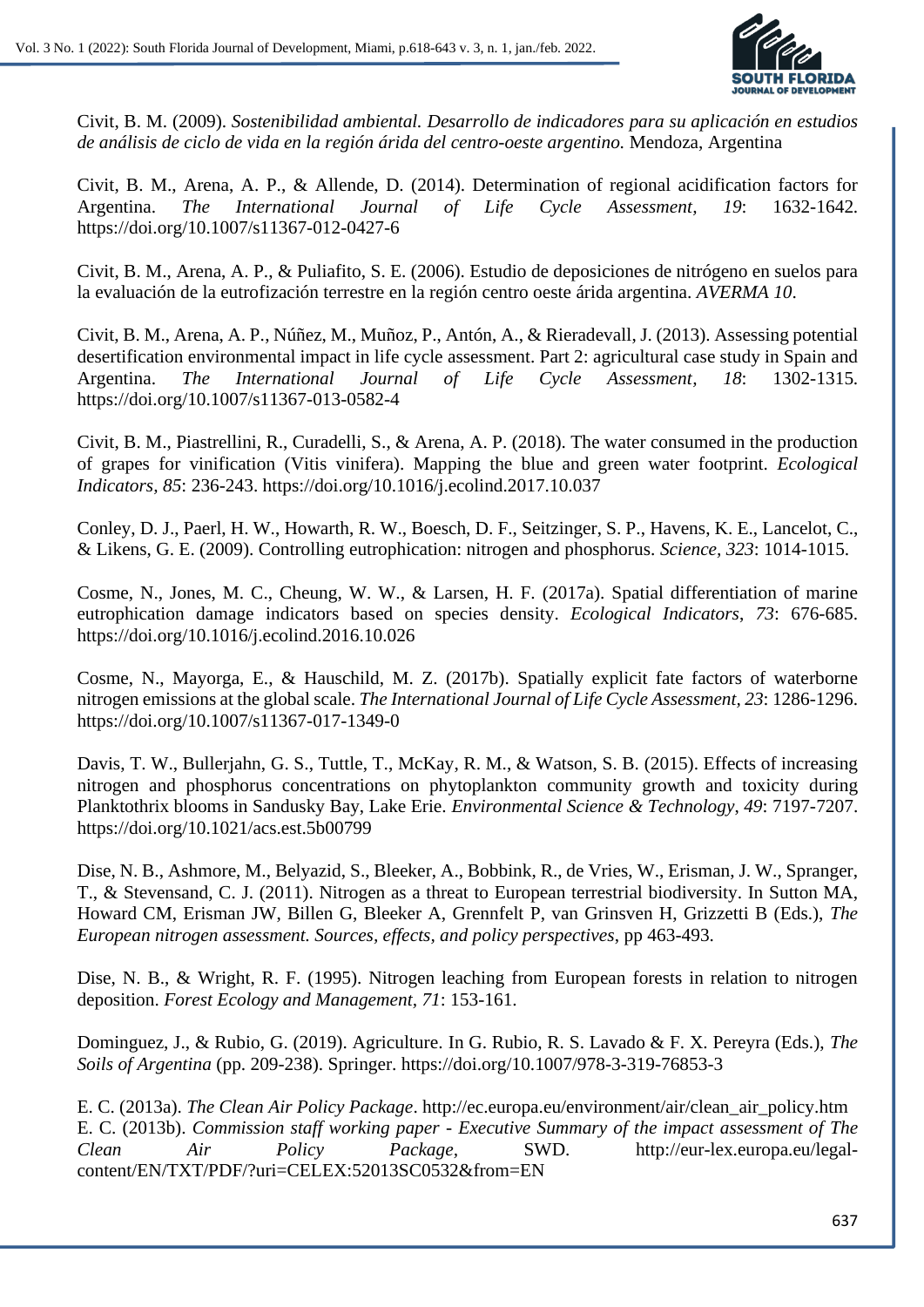

Erisman, J. W., Galloway, J. N., Seitzinger, S., Bleeker, A., Dise, N. B., Petrescu, A. R., Leach, A. M., & de Vries, W. (2013). Consequences of human modification of the global nitrogen cycle. *Philosophical Transactions of the Royal Society B: Biological Sciences, 368*: 20130116. https://doi.org/10.1098/rstb.2013.0116

Espósito, M. E., Blanco, M. D. C., Sequeira, M. E., Paoloni, J. D., Fernández, S. N., Amiotti, N. M., & Díaz, S. L. (2016). Contaminación natural (As, F) y eutrofización (N, P) en la cuenca del arroyo El Divisorio, Argentina. *Phyton - International Journal of Experimental Botany*, *85*, 51-62. ISSN: 0031- 9457.

Fernández, P. L., & Urricariet, S. (2014). Deterioro de los recursos naturales. Degradación y calidad de suelos. In P. B. Lombardo, P. L. Fernández & S. Urricariet (Eds.), *Agroecosistemas. Caracterización, implicancias ambientales y socioeconómicas*, 1 era ed, Buenos Aires, Argentina.

Finnveden, G., & Potting, J. (1999). Eutrophication as an impact category. *The International Journal of Life Cycle Assessment, 4*: 311. https://doi.org/10.1007/BF02978518

Fowler, D., Coyle, M., Skiba, U., Sutton, M. A., Cape, J. N., Reis, S., … & Voss, M. (2013). The global nitrogen cycle in the twenty-first century. Philosophical transactions of the Royal Society of London. Series B, *Biological Sciences, 368*: 20130164.

Frischknecht, R., & Jolliet, O. (2016). *Global guidance for life cycle impact assessment indicators,* 1.

Frischknecht, R., Jolliet, O., Berger, M., Fantke, P., Grant, T., Henderson, A. D., Owsianiak, M., & Verones, F. (2019). Integration and Synthesis. In R. Frischknecht & O. Jolliet (Eds.), *Global Guidance on Environmental Life Cycle Impact Assessment Indicators*, 2, pp 174-187.

Gallego, A., Rodríguez, L., Hospido, A., Moreira, M. T., & Feijoo, G. (2011). Development of LCA characterization factors for terrestrial eutrophication at regional scale. *Environmental Science & Technology*, *1*: 21.

Galloway, J. N. (2003). *The global nitrogen cycle.* TrGeo, 8, 682.

Galloway, J. N., Townsend, A. R., Erisman, J. W., Bekunda, M., Cai, Z., Freney, J. R., Martinelli, L. A., Seitzinger, S. P., & Sutton, M. A. (2008). Transformation of the nitrogen cycle: recent trends, questions, and potential solutions. *Science, 320*: 889-892. https://doi.org/10.1126/science.1136674

Goedkoop, M., Heijungs, R., Huijbregts, M. A. J., De Schryver, A., Struijs, J., & Van Zelm, R. (2013). ReCiPe 2008. *A life cycle impact assessment method which comprises harmonised category indicators at the midpoint and the endpoint level* (1st ed. version 1.08). Report 1: Characterisation (No. 1st edition). VROM.

Goedkoop, M., Heijungs, R., Huijbregts, M. A. J., De Schryver, A., Struijs, J., & Van Zelm, R. (2009). ReCiPe 2008. *A life cycle impact assessment method which comprises harmonised category indicators at the midpoint and the endpoint level,* 1, 1-126.

Guinée, J. B., Gorrée, M., Heijungs, R., Huppes, G., Kleijn, R., de Koning, A., van Oers, L., Wegener Sleeswijk, A., Suh, S., Udo de Haes, H. A., de Bruijn, H., Van Duin, R., & Huijbregts, M. A. J. (2002). *Handbook on life cycle assessment: operational guide to the ISO standards.*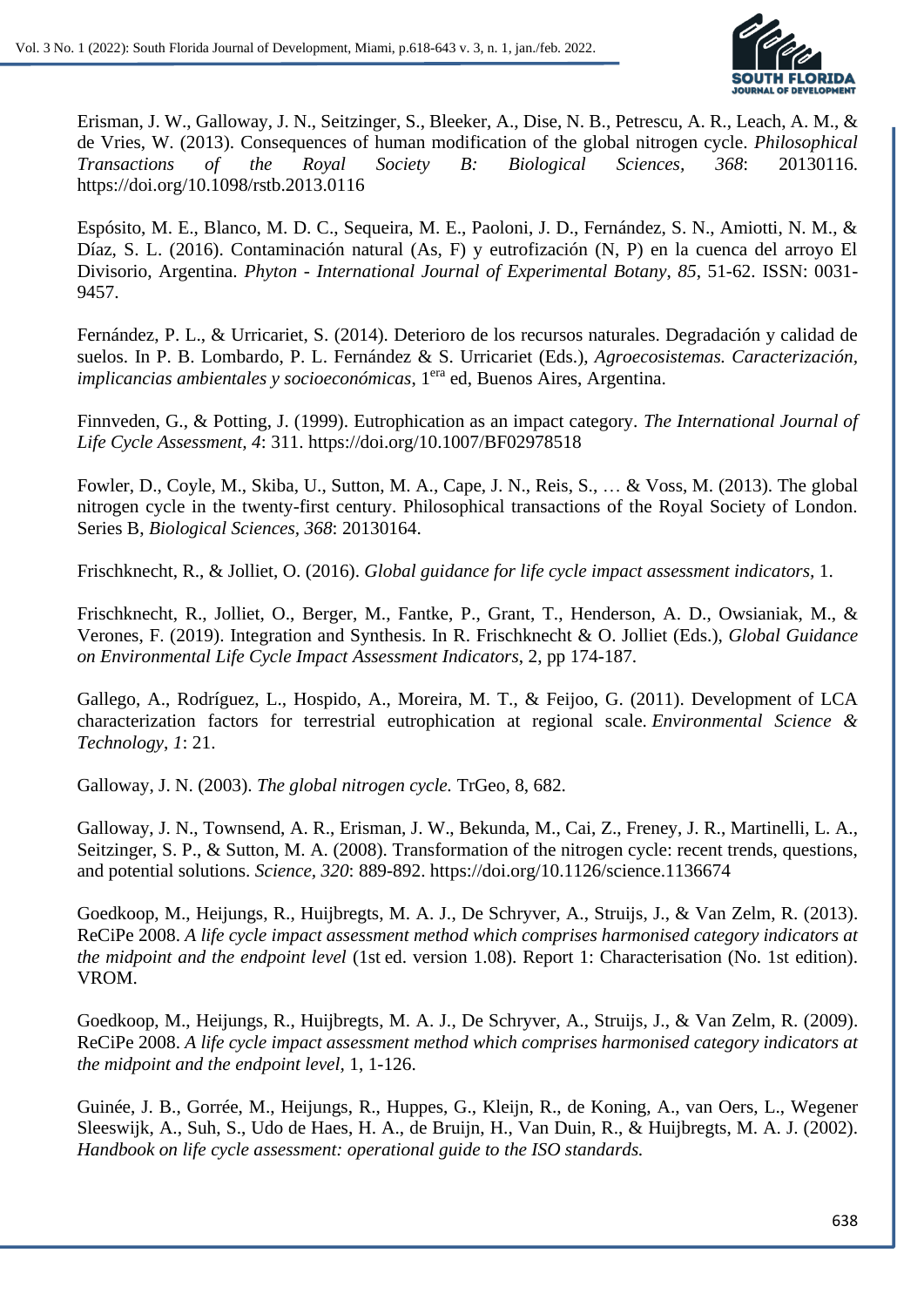

Hall, A. J., Rebella, C., Ghersa, C. M., & Culot, J. P. (1992). Field-crop systems of the Pampas. In: C. J. Person (Ed.), Field Crop Ecosystems, *Ecosystems of the World*, Elsevier, Amsterdam.

Hassan, R., Scholes, R., & Ash, N. (2005). *Ecosystems and human well-being: current state and trends.* Hauschild, M. Z., Goedkoop, M., Guinée, J., Heijungs, R., Huijbregts, M., Jolliet, O., … & Pant, R. (2013). Identifying best existing practice for characterization modeling in life cycle impact assessment. *The International Journal of Life Cycle Assessment, 18*: 683-697. https://doi.org/10.1007/s11367-012-0489-5

Hauschild, M. Z., Huijbregts, M., Jolliet, O., MacLeod, M., Margni, M., van de Meent, D., Rosenbaum, R. K., & McKone, T. E. (2008). Building a model based on scientific consensus for life cycle impact assessment of chemicals: the search for harmony and parsimony. *Environmental Science & Technology*, *42*: 7032–7037. https://doi.org/10.1021/es703145t

Helmes, R. J. K., Huijbregts, M. A. J., Henderson, A. D., & Jolliet, O. (2012). Spatially explicit fate factors of phosphorous emissions to freshwater at the global scale. *The International Journal of Life Cycle Assessment, 17*: 646-654. https://doi.org/10.1007/s11367-012-0382-2

Hellweg, S., & Milà i Canals, L. (2014). Emerging approaches, challenges and opportunities in life cycle assessment. *Science, 344*: 1109-1113. 10.1126 / science.1248361

Henderson, A. D. (2015). Eutrophication. In M. Z. Hauschild & M. A. J. Huijbregts (Eds.), *Life Cycle Impact Assessment*, pp 177-196.

Henryson, K., Hansson, P. A., & Sundberg, C. (2017). Spatially differentiated midpoint indicator for marine eutrophication of waterborne emissions in Sweden. *The International Journal of Life Cycle Assessment, 23*: 70-81. https://doi.org/10.1007/s11367-017-1298-7

Hettelingh, J. P., Slootweg, J., & Posch, M. (2004). Critical loads and dynamic modelling results, CCE Progress Report 2004. *Working Group on Effects of the Convention on Long-range Transboundary Air Pollution*. Netherlands.

Hilbert, J. A., & Schein, L. (2018). *Las huellas ambientales de la generación de valor*. Buenos Aires, Argentina.

Huijbregts, M. A., Schöpp, W., Verkuijlen, E., Heijungs, R., & Reijnders, L. (2000). Spatially explicit characterization of acidifying and eutrophying air pollution in life‐cycle assessment. *Journal of Industrial Ecology, 4*: 75-92. https://doi.org/10.1162/108819800300106393

Huijbregts, M. A., Steinmann, Z. J., Elshout, P. M., Stam, G., Verones, F., Vieira, M., Zijp, M., Hollander, A., & van Zelm, R. (2017). ReCiPe2016: a harmonised life cycle impact assessment method at midpoint and endpoint level. *The International Journal of Life Cycle Assessment, 22*: 138-147. https://doi.org/10.1007/s11367-016-1246-y

ISO. (2006a). ISO 14040: environmental management-life cycle assessment-principles and framework. Geneva, Switzerland.

ISO. (2006b). ISO 14044: environmental management-life cycle assessment-requirements and guidelines. Geneva, Switzerland.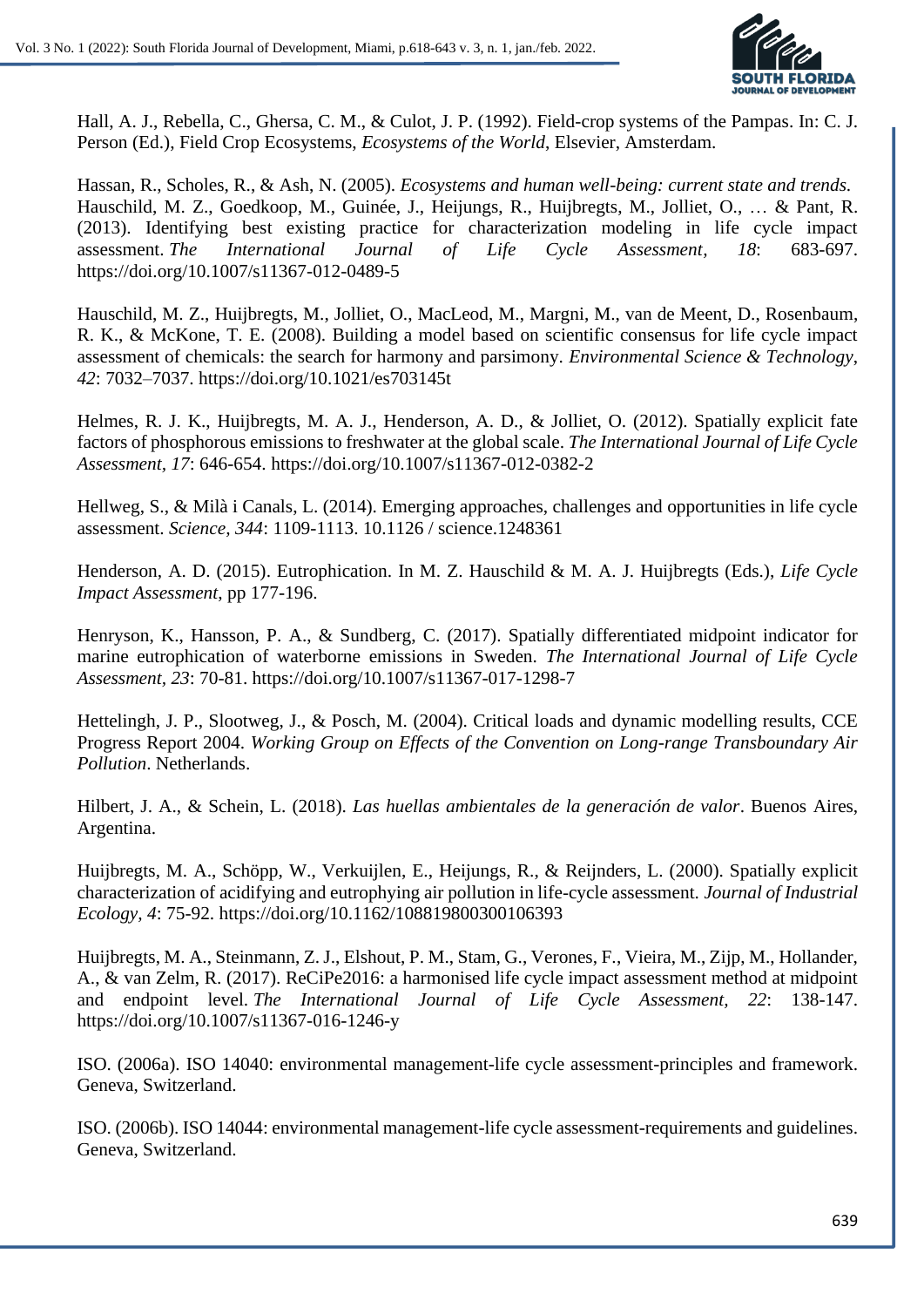

Jolliet, O., Antón, A., Boulay, A. M., Cherubini, F., Fantke, P., Levasseur, A., … & Frischknecht, R. (2018). Global guidance on environmental life cycle impact assessment indicators: impacts of climate change, fine particulate matter formation, water consumption and land use. *The International Journal of Life Cycle Assessment*, *23*: 2189-2207. https://doi.org/10.1007/s11367-018-1443-y

Jolliet, O., Margni, M., Charles, R., Humbert, S., Payet, J., Rebitzer, G., & Rosenbaum, R. (2003). IMPACT 2002+: a new life cycle impact assessment methodology. *The International Journal of Life Cycle Assessment, 8*: 324-330. https://doi.org/10.1007/BF02978505

Klöpffer, W. (2014). Introducing Life Cycle Assessment and its Presentation in 'LCA Compendium'. In: Klöpffer W (Ed.), *Background and Future Prospects in Life Cycle Assessment.* LCA Compendium-The Complete World of Life Cycle Assessment, Switzerland, pp 1-37.

Klöpffer, W. (1996). Reductionism versus expansionism in LCA. *The International Journal of Life Cycle Assessment, 1*: 61. https://doi.org/10.1007/BF02978643

Lavado, R. S. (2016). Degradación de los suelos argentinos. In F. X. Pereyra & M. Torres Duggan (Eds.), *Suelos y geología Argentina: una visión integradora desde diferentes campos disciplinarios* (pp. 313- 328). Undav Ediciones, Asociación Argentina de la Ciencia del Suelo & Asociación Geológica Argentina. ISBN 978-987-3896-10-1

Ledesma, C., Bonansea, M., Rodriguez, C. M., & Delgado, A. R. S. (2013). Determinación de indicadores de eutrofización en el embalse Río Tercero, Córdoba (Argentina). *Revista Ciência Agronômica*, *44*(3), 419-425. ISSN: 1806-6690

Li, Y., Schichtel, B. A., Walker, J. T., Schwede, D. B., Chen, X., Lehmann, C. M. B. Puchalski, M. A., Gay, D. A., & Collett J. L. (2016). Increasing importance of deposition of reduced nitrogen in the United States. *Proceedings of the National Academy of Sciences USA*, *113*: 5874– 5879.

Lindfors, L. G., Christiansen, K., Hoffman, L., Virtanen, Y., Juntilla, V., Hanssen, O. J., Rønning, A., & Ekvall, T. (1995). *Nordic guidelines on life-cycle assessment.* Nordic Council of Ministers. ISBN: 92- 9120-692X

Magrin, G. O., Travasso, M. I., & Rodríguez, G. R. (2005). Changes in climate and crop production during the 20th century in Argentina. *Climatic change*, *72*: 229-249. https://doi.org/10.1007/s10584-005-5374-9 Mariñelarena, A. J., & Gómez, S. E. (2008). Eutrofización en las lagunas pampeanas. *Biología Acuática*, *24*, 43-48. ISSN: 0326-1638

Martinelli, L. A., Howarth, R. W., Cuevas, E., Filoso, S., Austin, A. T., Donoso, L., … & Townsend, A. (2006). Sources of reactive nitrogen affecting ecosystems in in Latin America and the Caribbean: current trends and future perspectives. *Nitrogen Cycling in the Americas: Natural and Anthropogenic Influences and Controls*, *3*-24.

Mengo, L., Lami, A., Guerra, L., Masuzzi, S., Piovano, E. L., & Halac, S. R. (2019). Paleolimnología del embalse San Roque. Relación entre la eutrofización y la variabilidad hidroclimática. *V Reunión Argentina de Geoquímica de la Superficie (RAGSU),* 194-197. ISBN: 978-987-96296-7-3

Montenegro, C., Strada, M., Parmuchi, M. G., Bono, J., Stamati, M., Manghi, E., Brouver, M., Wabo, E., & Bertolami, F. (2007). Informe sobre deforestación en Argentina 2007. *Dirección de Bosques. Secretaria de Ambiente y Desarrollo Sustentable.* Argentina.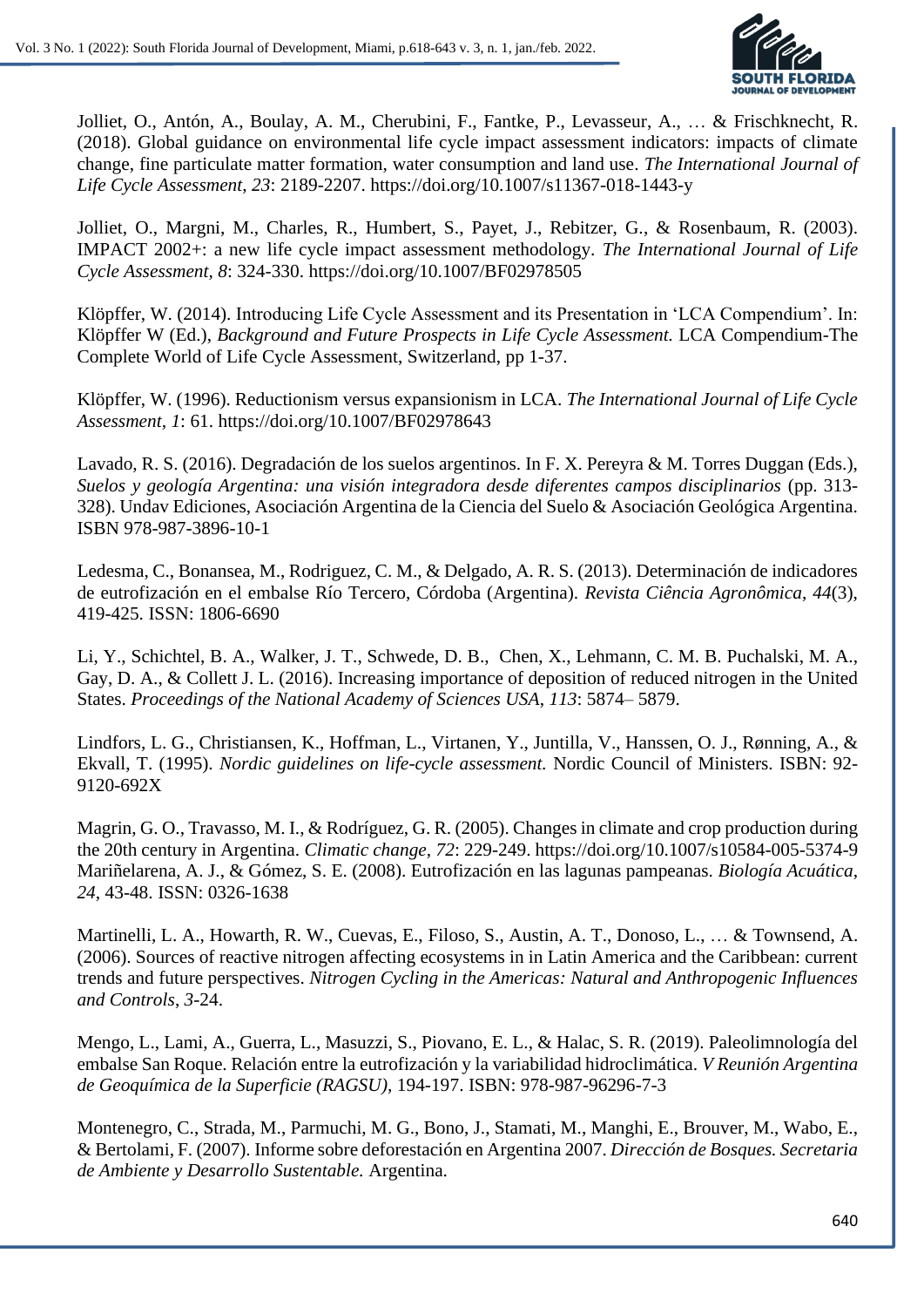

Morelli, B., Hawkins, T. R., Niblick, B., Henderson, A. D., Golden, H. E., Compton, J. E., Cooter, E. J., & Bare,J. C. (2018). Critical Review of Eutrophication Models for Life Cycle Assessment. *Environmental Science & Technology*, *52*: 9562-9578. https://doi.org/10.1021/acs.est.8b00967

Mutel, C. L., Liao, X., Patouillard, L., Bare, J., Fantke, P., Frischknecht, R., … & Pfister, S. (2018). Overview and recommendations for regionalized life cycle impact assessment. *The International Journal of Life Cycle Assessment, 24*: 856-865. https://doi.org/10.1007/s11367-018-1539-4

Nilsson, L. O., Wallander, H., Bååth, E., & Falkengren-Grerup, U. (2006). Soil N chemistry in oak forests along a nitrogen deposition gradient. *Biogeochemistry, 80*: 43-55.

Norris, G. A. (2008). Impact characterization in the tool for the reduction and assessment of chemical and other environmental impacts: Methods for acidification, eutrophication, and ozone formation. *Journal of Industrial Ecology, 6*: 79-101. https://doi.org/10.1162/108819802766269548

Núñez, M., Civit, B. M., Muñoz, P., Arena, A. P., Rieradevall, J., & Antón, A. (2010). Assessing potential desertification environmental impact in life cycle assessment. *The International Journal of Life Cycle Assessment, 15*: 67-78. https://doi.org/10.1007/s11367-009-0126-0

Olivera, A., Cristobal, S., & Saizar, C. (2016). Análisis de ciclo de vida ambiental, económico y social. Una herramienta para la evaluación de impactos y soporte para la toma de decisiones. *Innotec gestión, 7:*20-27.

ONU. (2018). *La Agenda 2030 y los Objetivos de Desarrollo Sostenible: una oportunidad para América Latina y el Caribe. Objetivos, metas e indicadores mundiales.*

Paerl, H. W., & Scott, J. T. (2010). Throwing fuel on the fire: synergistic effects of excessive nitrogen inputs and global warming on harmful algal blooms. *Environmental Science & Technology*, *44*: 7756- 7758. https://doi.org/10.1021/es102665e

Pardo, L. H., Fenn, M. E., Goodale, C. L., Geiser, L. H., Driscoll, C. T., Allen, E. B., … & Dennis, R. L. (2011). Effects of nitrogen deposition and empirical nitrogen critical loads for ecoregions of the United States. *Ecological Applications, 21*: 3049-3082.

Paruelo, J. M., Guerschman, J. P., & Verón, S. R. (2005). Expansión agrícola y cambios en el uso del suelo. *Revista Ciencia Hoy*, *15*: 14-23.

Payen, S., Civit, B. M., Golden, H., Niblick, B., Ubizeye, A., Winter, L., & Henderson, A. D. (2019). Acidification & Eutrophication. In Frischknecht R, Jolliet O (Eds.), *Global Guidance on Environmental Life Cycle Impact Assessment Indicators*, 2, pp 60-79.

Pereyra, F. X. (2012). Suelos de la Argentina. Geografía de suelos, factores y procesos formadores. *SEGEMAR, GAEA y AACS, Anales del SEGEMAR 50.*

Perez, G. A. (2016). Antecedentes. In P. Garolera De Nucci, F. D. Mele, A. L. Nishihara Hun & G. A. Perez (Eds.), *Avances y estado de situación en análisis de ciclo de vida y huellas ambientales en la Argentina: Actas del V Encuentro Argentino de Ciclo de Vida y IV Encuentro de la Red Argentina de Huella Hídrica ENARCIV 2016* (1era ed., pp. 6-7). Ediciones INTA. ISBN: 978-987-521-810-9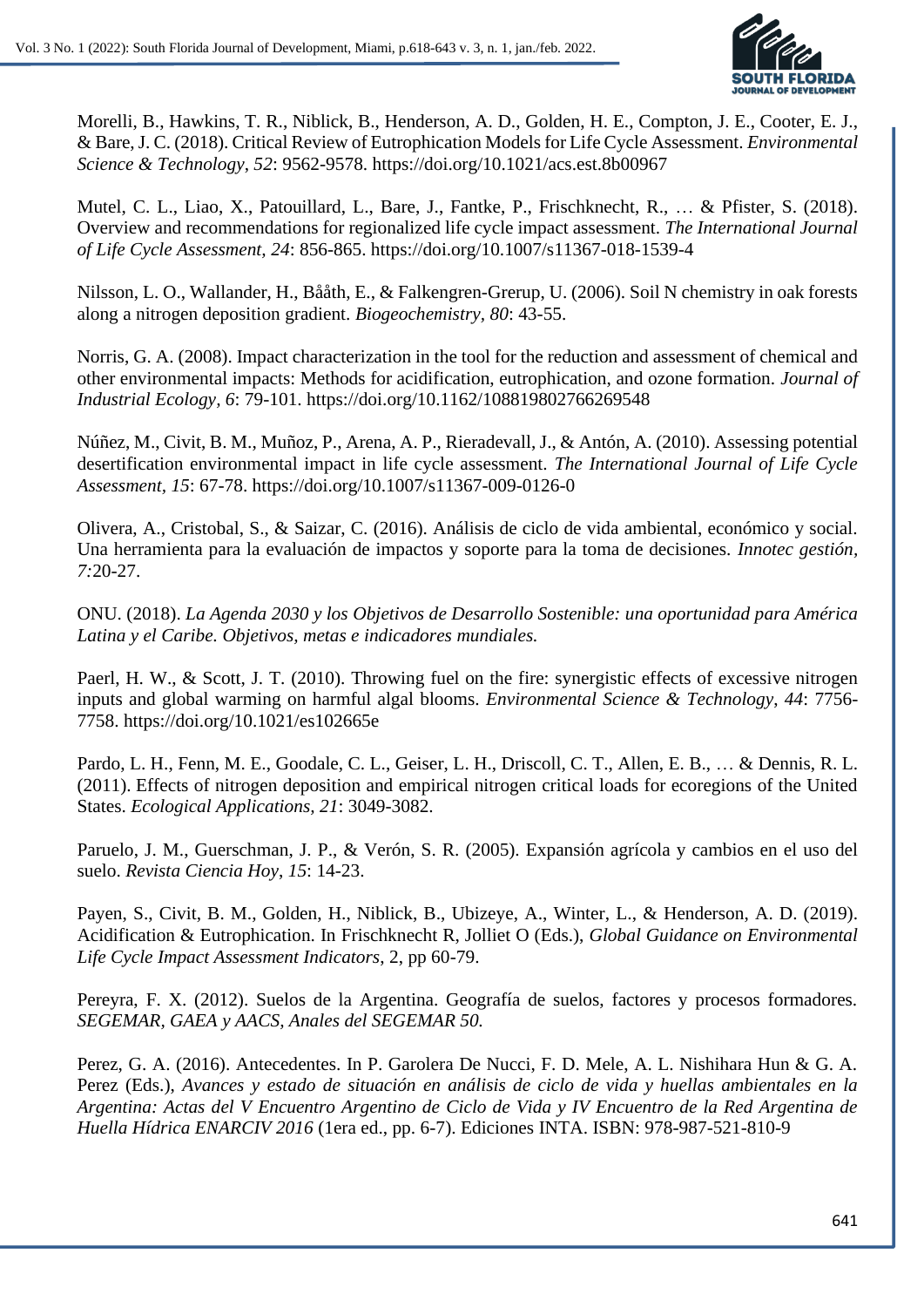

Perring, M. P., Bernhardt‐Römermann, M., Baeten, L., Midolo, G., Blondeel, H., Depauw, L., … & Verheyen, K. (2018). Global environmental change effects on plant community composition trajectories depend upon management legacies. *Global Change Biology*, *24*(4), 1722–1740. https://doi.org/10.1111/gcb.14030

Pilkington, M. G., Caporn, S. J. M., Carroll, J. A., Cresswell, N., Lee, J. A., Ashenden, T. W., Brittain, S. A., … & Emmett, B. A. (2005). Effects of increased deposition of atmospheric nitrogen on an upland moor: Leaching of N species and soil solution chemistry. *Environmental Pollution, 135*: 29-40.

Posch, M., Seppälä, J., Hettelingh, J. P., Johansson, M., Margni, M., & Jolliet, O. (2008). The role of atmospheric dispersion models and ecosystem sensitivity in the determination of characterisation factors for acidifying and eutrophying emissions in LCIA. *The International Journal of Life Cycle Assessment, 13*: 477-486. https://doi.org/10.1007/s11367-008-0025-9

Potting, J., & Hauschild, M. Z. (2006) Spatial differentiation in life cycle impact assessment: a decade of method development to increase the environmental realism of LCIA. *The International Journal of Life Cycle Assessment, 11*: 11-13. https://doi.org/10.1065/lca2006.04.005

Potting, J., & Hauschild, M. Z. (2005). Background for spatial differentiation in LCA impact assessment-The EDIP2003 methodology. Danish Ministry of the Environment, *Environmental Project*, 996: 293. Denmark.

Potting, J., & Hauschild, M. Z. (2004). *Background for spatial differentiation in life cycle impact assessment. The EDIP2003 methodology*. Denmark.

Potting, J., & Hauschild, M. Z. (1997). Predicted environmental impact and expected occurrence of actual environmental impact. Part II: Spatial differentiation in life cycle assessment via the site-dependent characterisation of environmental impact from emissions. *The International Journal of Life Cycle Assessment, 2*: 209-216.

Potting, J., Klöpffer, W., Seppälä, J., Risbey, J., Meilinguer, S., Norris, G., Lindfords, G. L., & Goedkoop, M. (2001). Best available practice in life cycle assessment of climate change, stratospheric ozone depletion, photo-oxidant formation, acidification and eutrophication. Backgrounds and general issues.

Quirós, R. (2000). La eutrofización de las aguas continentales de Argentina. In A. Fernández (Ed.), *El Agua en Iberoamérica: acuíferos, lagos y embalses* (pp. 43-47). CYTED. Subprograma XVII. Aprovechamientos y gestión de recursos hídricos.

Rosenbaum, R. K., Hauschild, M. Z., Boulay, A. M., Fantke, P., Laurent, A., Núñez, M., & Vieira, M. (2018). Life cycle impact assessment. In Hauschild M, Rosenbaum R, Olsen S (Eds.), *Life Cycle Assessment*.

Rubio, G., Lavado, R. S., & Pereyra, F. X. (2019). *The Soils of Argentina*.

Schmid, A. G. (2008). *Diferenciación espacial en la metodología de Análisis del Ciclo de Vida: desarrollo de factores regionales para eutrofización acuática y terrestre.* Santiago de Compostela, España. ISBN: 13: 978-84-612-8888-5

Seppälä, J., Posch, M., Johansson, M., & Hettelingh, J. P. (2006). Country-dependent characterisation factors for acidification and terrestrial eutrophication based on accumulated exceedance as an impact